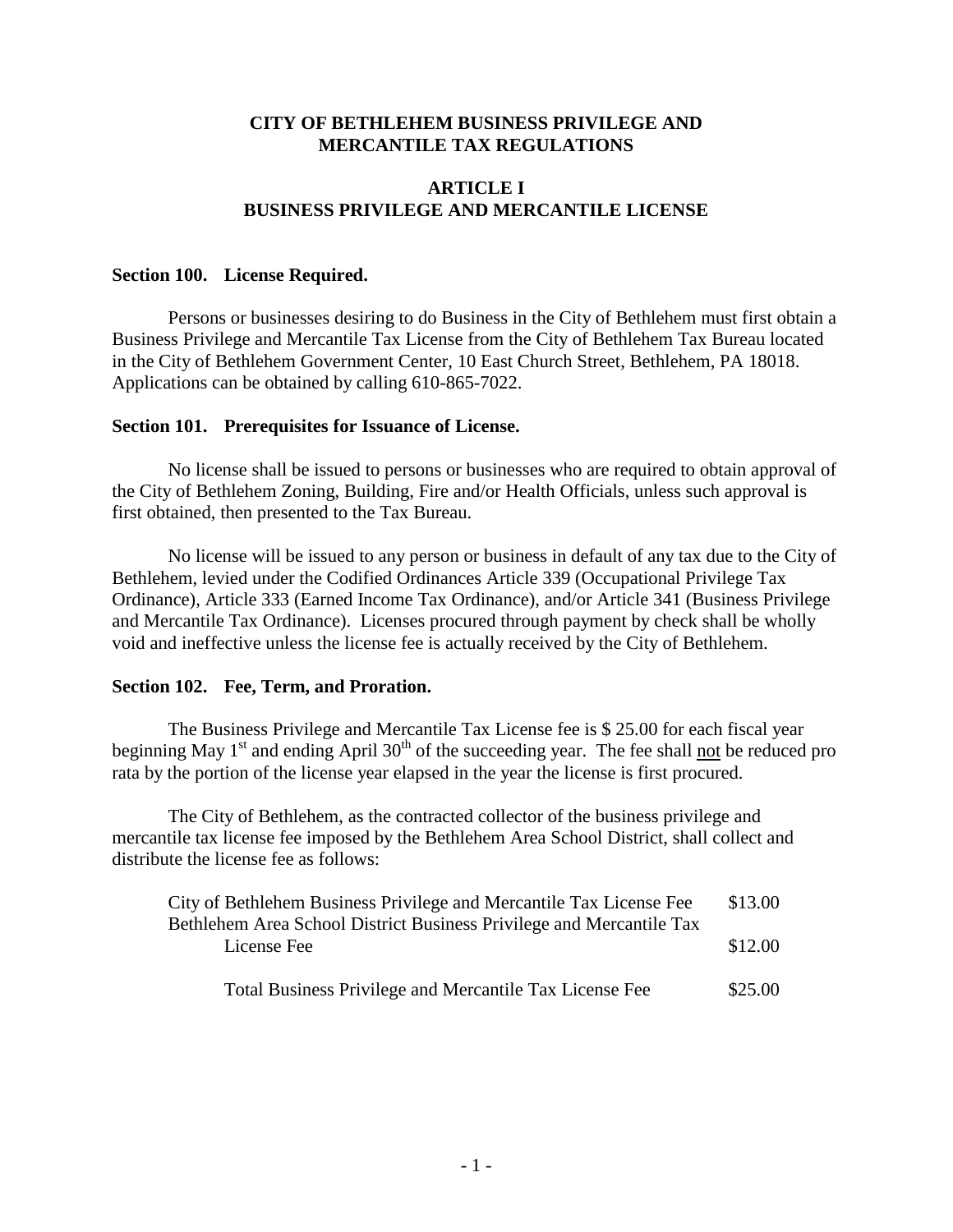### **Section 103. Posting.**

Licenses shall be kept and posted as follows:

Fixed place of business. Licenses shall be posted in a conspicuous place upon the premises where business is conducted. Fair, festival, and/or craft vendors who do business from a stand, booth, and/or other fixed, temporary place of business shall post the license conspicuously upon that fixed, temporary place of business.

Operating from a cart or vehicle. License shall be posted in a conspicuous place upon the cart or vehicle from where business is being conducted.

Contractors domiciled outside the City of Bethlehem. Contractors domiciled outside the City of Bethlehem, who have obtained a Business Privilege and Mercantile Tax License to do business within the City of Bethlehem shall keep the license available for inspection at the site where business is being conducted.

Vending machine owners. A person or business who sells goods, wares or merchandise by means of vending machines shall procure one license covering all of the vending machines, and shall post it at the principal place of business. A person or business operating arcade and video games shall be considered to be a vending machine owner.

Others. Licensees engaged in business, but not operating from a fixed place of business or from a vehicle, shall keep the license with their books of account or other business records and have it available for verification if requested.

**Example:** Rental business – persons or businesses who rent residential or commercial property within the City of Bethlehem are not required to post a license in the individual rental units.

#### **Section 104: License for Branch Establishments:**

In the event that a licensee conducts business at more than one location in the City of Bethlehem, an additional license is required for each additional place of business (except vending machines). Additional licenses shall be posted in accordance with the provisions of Section 103 of these Regulations. The fee for each additional license is \$ 25.00 in accordance with Section 102 of these Regulations.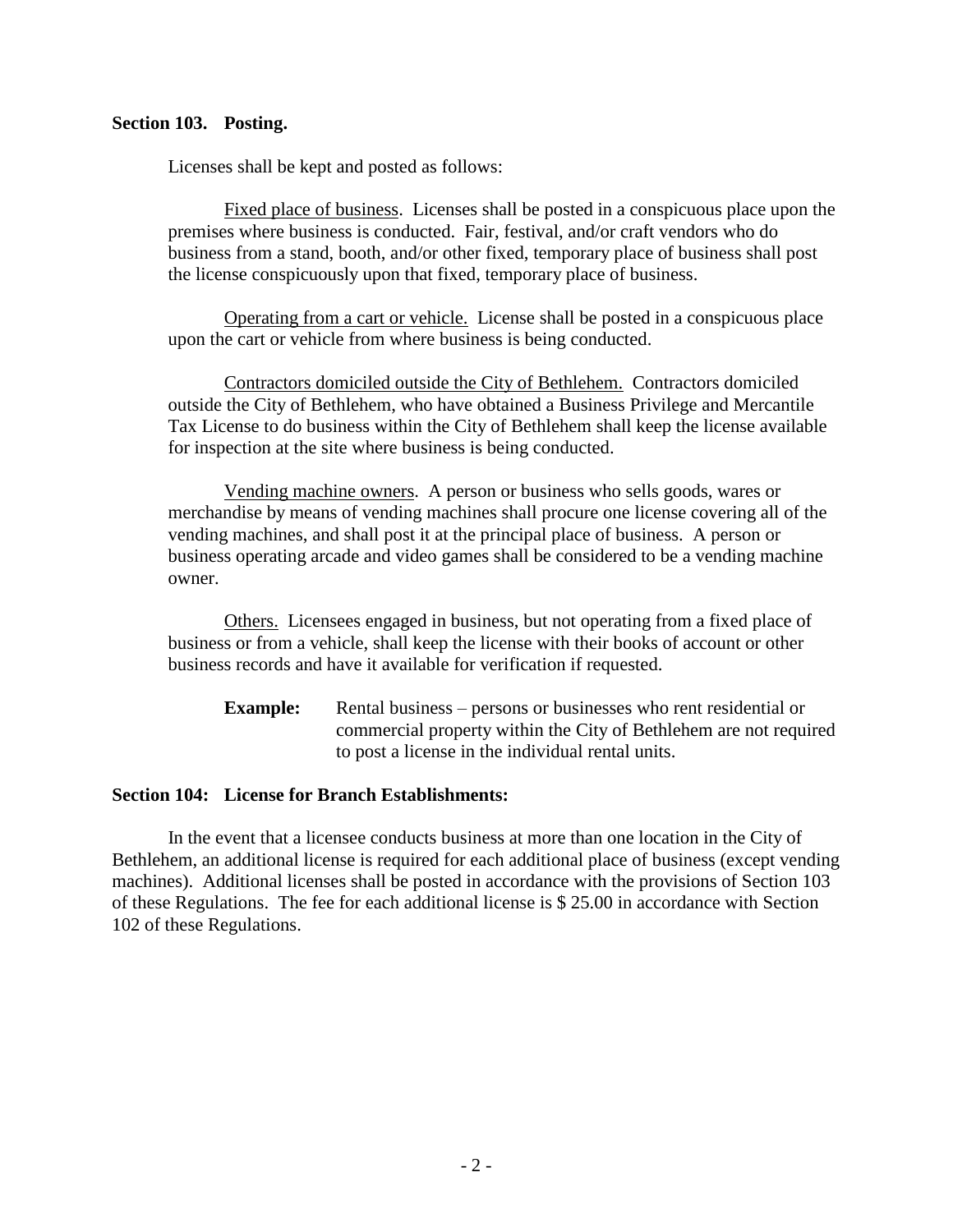# **Section 105: License for Fairs, Festivals, Carnivals, Craft Shows/Fairs, and Other Temporary Places of Business.**

It shall be the duty and requirement of the sponsoring individual, group, Association or Corporation (including non-profit organizations) to provide to all of its vendors a City of Bethlehem Business Privilege and Mercantile Tax License Application and further, to provide the City of Bethlehem Tax Bureau with the following information at least ninety (90) days prior to any such festival, fair, carnival, craft fair or any other temporary place of business:

- 1) the event's scheduled dates and times
- 2) listing of all food, craft, and retail vendors
- 3) schedule of all vendor fees imposed by the sponsoring individual, group, Association, Corporation or non-profit organization, including but not limited to, registration fees, table fees, booth fees, utility fees, etc.

When any such festival, fair, carnival, craft fair or any other temporary place of business (collectively referred to herein as "Temporary Event") shall issue tickets, coupons, chips, or other form of "currency" exclusive to their event, it shall be the duty and requirement of the sponsoring individual, group, Association, Corporation, or non-profit organization to provide the City of Bethlehem Tax Bureau with an accounting of the ticket, coupon, chip or other form of "currency" exchanged or "cashed in" by its vendors within sixty (60) days of the Temporary Event's closure.

Any person or business desiring to do business at any Temporary Event within the City of Bethlehem must first obtain a Business Privilege and Mercantile Tax License from the City of Bethlehem Tax Bureau. Licenses issued to persons or businesses under this Section 105 are valid for the one-year term referenced in Section 102 and no additional licenses need to be obtained for participation in additional Temporary Events within the City of Bethlehem during the one year term.

A license to conduct business in the City of Bethlehem obtained pursuant to Section 100 herein also shall be deemed to apply to Temporary Events that the license holder participates in and no additional license need be obtained pursuant to this Section 105 so long as the business conducted at the Temporary Event is the same as the business conducted at the license holder's regular place of business.

Licenses obtained pursuant to this Section 105 for Temporary Events shall be posted in accordance with Section 103 of these Regulations at each Temporary Event location. A copy of a license obtained pursuant to Section 100 shall be posted in accordance with Section 103 of these Regulations at each Temporary Event location.

Participants in Temporary Events within the City are required to make and file tax returns and remit tax due after the close of each Temporary Event where they conduct business. Additional information regarding filing requirements can be found in Section 301C. of these Regulations.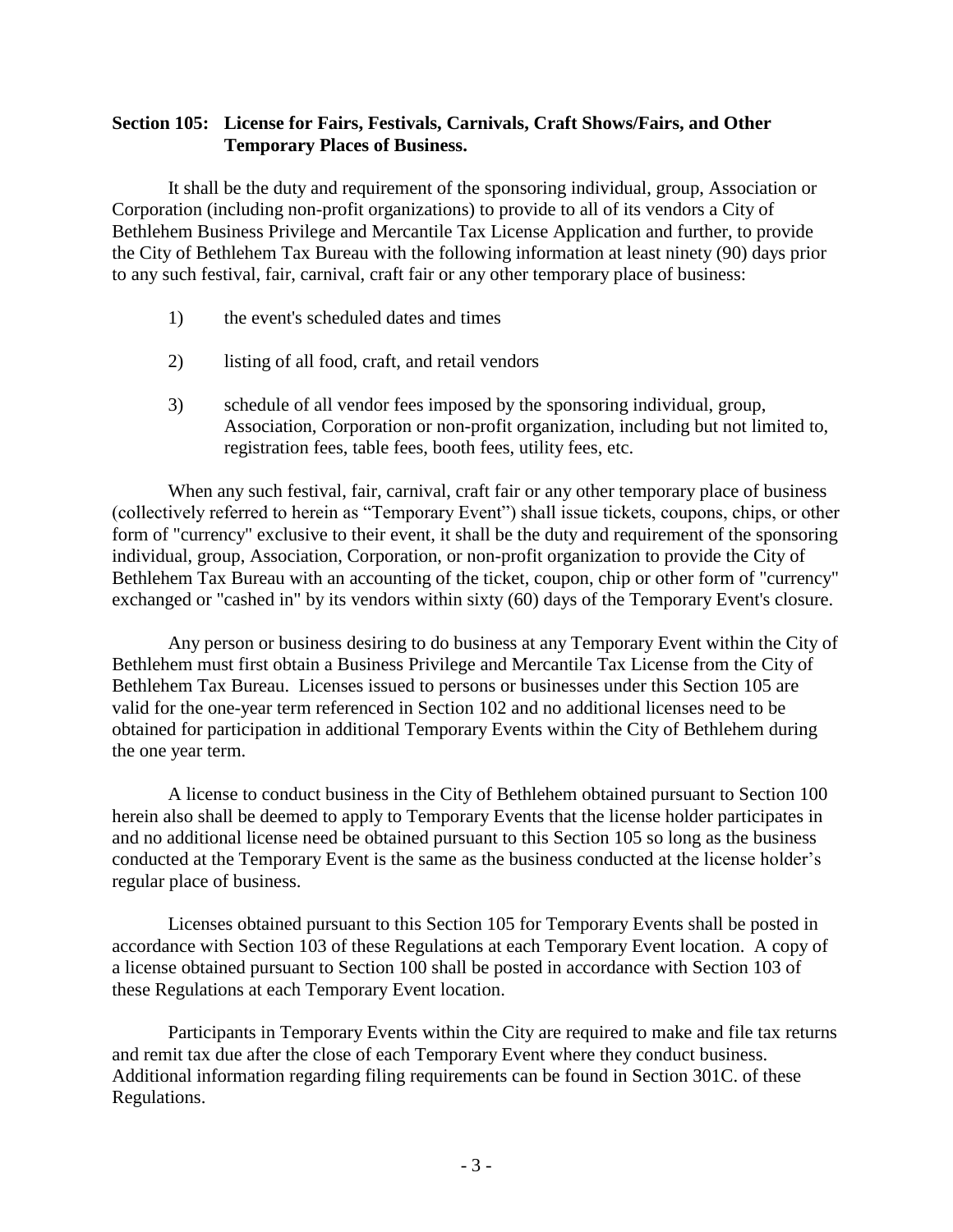#### **Section 106: License for Real Estate Rentals.**

Any person or business renting residential or commercial real property within the geographic boundaries of the City of Bethlehem is considered to be doing business in the City and is subject to the City's Business Privilege Tax. Any person or entity desiring to rent residential or commercial real property located within the City of Bethlehem must first obtain a Business Privilege and Mercantile Tax License from the City of Bethlehem Tax Bureau. Each rental location of a taxpayer is considered to be a separate place of business and in accordance with the Business Privilege Tax Ordinance, a taxpayer must obtain a separate business license for each such place of business. If there are multiple rental units within a single address, the location shall be considered a single place of business. However, each unit of rented space that has its own, identifiable address is considered a separate place of business requiring a separate business license.

Example 1: Taxpayer A owns rental properties located at 100, 102 and 104 Main Street in City of Bethlehem. Taxpayer must obtain three separate business licenses: one for 100 Main Street, a second for 102 Main Street and a third license for 104 Main Street.

Example 2: Taxpayer B owns a three story property located at 400 Main Street in City of Bethlehem. Taxpayer B leases the first floor to Family A, the second Floor to Family B, and the third Floor to Family C. Taxpayer B must obtain only one business license for the property located at 400 Main Street.

#### **Section 107: Assignment and Transfer Prohibited.**

Business Privilege and Mercantile Tax Licenses may not be assigned or transferred. Any purported transfer or assignment shall be void and ineffective.

#### **Section 108: Replacement Licenses.**

In the event of loss, defacement or destruction of any license, the licensee shall apply for a replacement license. The fee for a replacement license is \$10.00.

#### **Section 109: Change of Taxpayer's Address.**

Taxpayer's change of address must be reported in writing to the City of Bethlehem Tax Bureau (see Section 100 for address), within ten (10) days after such change becomes effective.

#### **Section 110: Failure to Procure License.**

Persons and/or businesses that engage in a business, profession, or other commercial activity without having first procured a Business Privilege and Mercantile Tax License are subject to penalty and fine.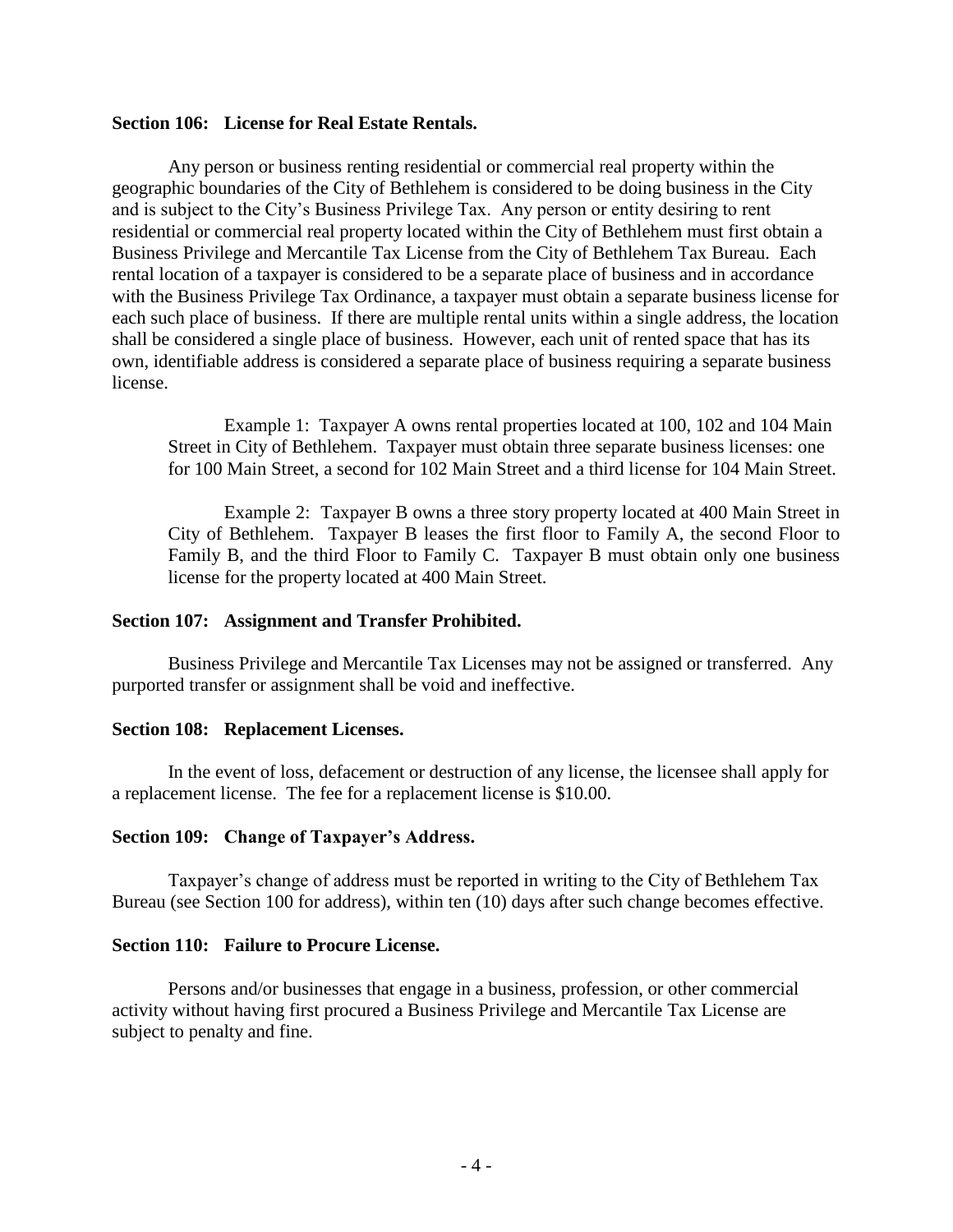# **ARTICLE II BUSINESS PRIVILEGE AND MERCANTILE TAX**

### **Section 200: Authority.**

The Business Privilege and Mercantile Tax Ordinance was enacted under the authority of the Local Tax Enabling Act (Act 511 of 1965), 53 P.S. § 6924.101 *et seq*., and appears in the Codified Ordinances of the City of Bethlehem at Article 341 (attached as Addendum "A").

## **Section 201: Definitions.**

As used in these regulations:

"Assessment" – The determination by a local taxing authority of the amount of underpayment by a taxpayer.

"Association" – A partnership, limited partnership, or any other unincorporated group of two or more persons or a limited liability company.

"Business" – The carrying on or exercising of any trade, profession, or other commercial activity. Employment for a salary or wage is not "business".

"City" – The City of Bethlehem.

"Contractor" – Every person engaged in the business of furnishing labor, or both labor and materials, in connection with all or any part of the construction, alteration, repairing, dismantling or demolition of buildings, roads, bridges, viaducts, sewers, water and gas mains, and every other type of structure as an improvement, alteration or development of real property.

"Corporation" – A corporation or joint stock association organized under the laws of the Commonwealth of Pennsylvania or any other state, territory, foreign country or dependency.

"Current Year" – The calendar year for which the tax is being levied.

"Date of Overpayment" – The later of the date paid or the date tax is deemed to be overpaid as follows:

- (1) Any amount overpaid as estimated tax for the tax period shall be deemed to have been overpaid on the last day for filing the final report for the tax period, determined without regard to any extension of time for filing.
- (2) An overpayment made before the last day prescribed for payment shall be deemed to have been paid on the last day.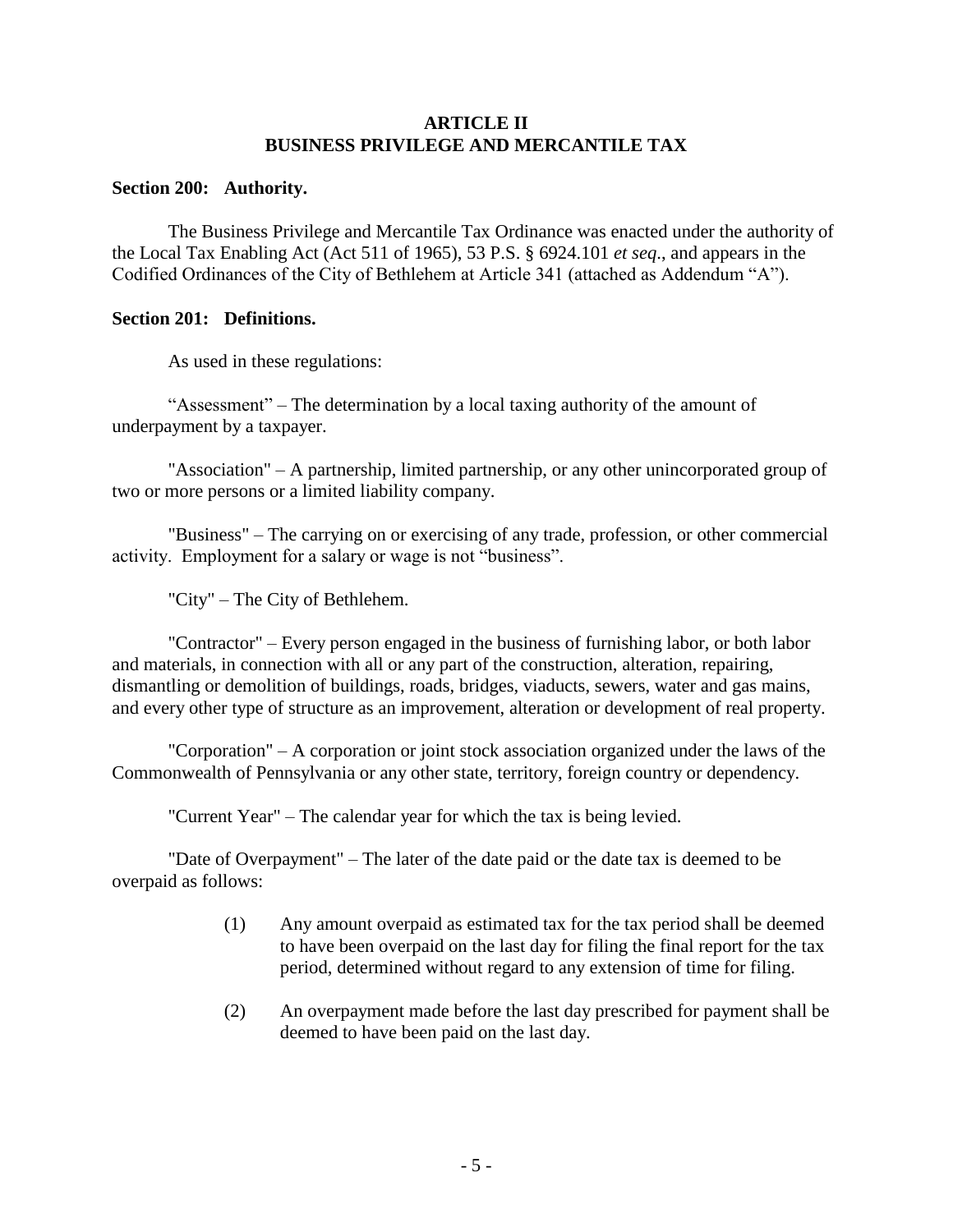(3) Any amount claimed to be overpaid with respect to which lawful administrative review or appellate procedure is initiated shall be deemed to have been overpaid 60 days following the initiation of the review or procedure.

"Date of Resolution" – The date the overpayment is refunded or credited as follows:

- (1) For a cash refund, a date preceding the date of the Tax Bureau's refund check by not more than 30 days.
- (2) For a credit for an overpayment:
	- (a) The date of the Tax Bureau's notice to the taxpayer of the determination of the credit; or
	- (b) The due date for payment of the tax against which the credit is applied, whichever first occurs. For a cash refund of a previously determined credit, interest shall be paid on the amount of the credit from a date 90 days after the filing of a request to convert the credit to a cash refund to a date preceding the date of the refund check by not more than 30 days whether or not the refund check is accepted by the taxpayer after tender.

"Domicile" – The place where one lives and has his or her permanent home and to which he or she has the intention of returning whenever he or she is absent. Domicile is the fixed place of abode which, in the intention of the taxpayer, is permanent rather than transitory. Domicile is the voluntarily fixed place of habitation of a person, not for a mere special or limited purpose, but with the present intention of making a permanent home, until some event occurs to induce him or her to adopt some other permanent home. In the case of a Corporation or Association, the domicile is that place considered as the center of business affairs and the place where its functions are discharged.

"Dwelling" – Any building, structure or single unit intended to provide complete independent living facilities for one or more persons which has permanent provisions for living, sleeping, eating, cooking and sanitation by human occupants, but does not include hotels, boarding and rooming houses.

"Dwelling Unit" – A room or group of rooms within a building, which forms one habitable unit with facilities used or intended to be used for living, sleeping, sanitation and the preparation of meals, and arranged for occupancy by one family.

"Gross Receipts" – Cash, credits or property of any kind received in exchange for merchandise sold or services performed or other business activity conducted within or attributable to the City, without deduction therefrom on account for costs of property sold; materials, labor or services used; interest or discount paid; or any other expense.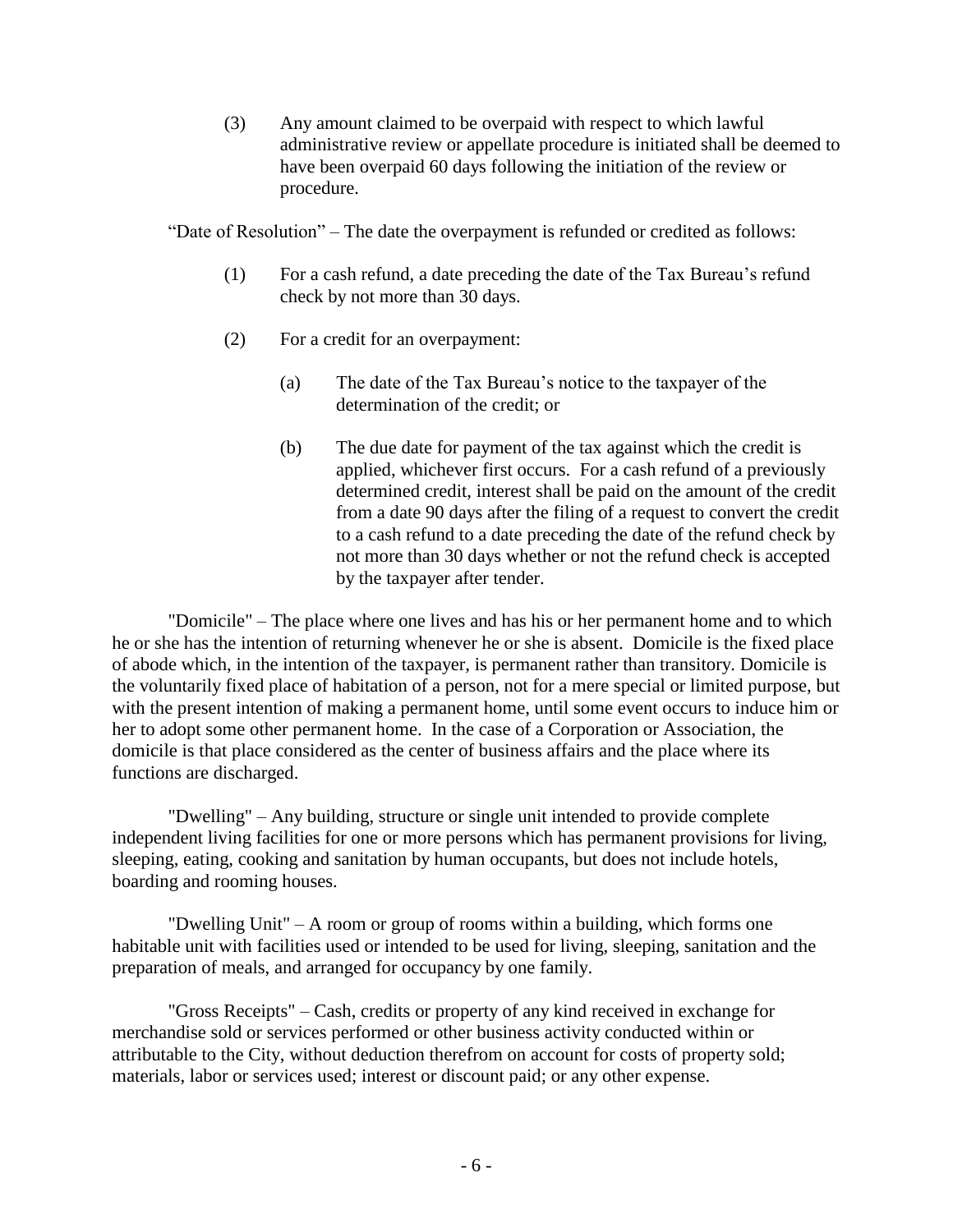"Independent Agent, Contractor, or Representative" – A person who, while performing services for another person, is not subject to the direction and control of the other as to the details, methods and means by which a result directed by the other is accomplished.

"Landlord" – A person who leases Dwellings or Dwelling Units to others.

"Lease" – A transfer of the right to possession and/or use of real or personal property (including intangible personal property) for a term in return for consideration. A sale, including a sale on approval, or retention or creation of a security interest is not a lease. For purposes of these regulations any "rental" of property shall be treated as a lease.

"Local taxing authority" – A political subdivision levying an eligible tax. The term shall include any officer, agent, agency, clerk, Income Tax Officer, employee or other person to whom the governing body has assigned responsibility for the audit, assessment, determination or administration of an eligible tax. The term shall not include a tax collector or collection agency who has no authority to audit a taxpayer or determine the amount of eligible tax or whose only responsibility is to collect an eligible tax on behalf of the governing body.

"Merchandise" – Produce, goods, commodities, food or foodstuffs, wares, items, products, crops, livestock, animals, metals, gems, or any other property of whatever description, whether new or used.

"Office" – Shall mean the City of Bethlehem Tax Bureau, which is the office established by the City of Bethlehem to license business activity and collect the business privilege and mercantile tax and administer business privilege and mercantile tax ordinances, regulations or resolutions of the City of Bethlehem, and any political subdivisions, including school districts, with which it may enter into collection agreements. The Office performs the function of the "Tax Administrator."

"Overpayment" – Any payment of tax which is determined in the manner provided by law not to be due.

"Nonresident" – A person, Association or Corporation or other entity domiciled outside the taxing district.

"Person" or "Individual" – A natural person, individual, Association, Corporation, limited liability company, estate, trust, trustee, fiduciary, corporate officer, or any other entity subject to or claiming exemption from the tax or under a duty to perform an act for itself or for another under or pursuant to the City of Bethlehem Business Privilege and Mercantile Tax.

"Preceding Year" – The calendar year before the Current Year.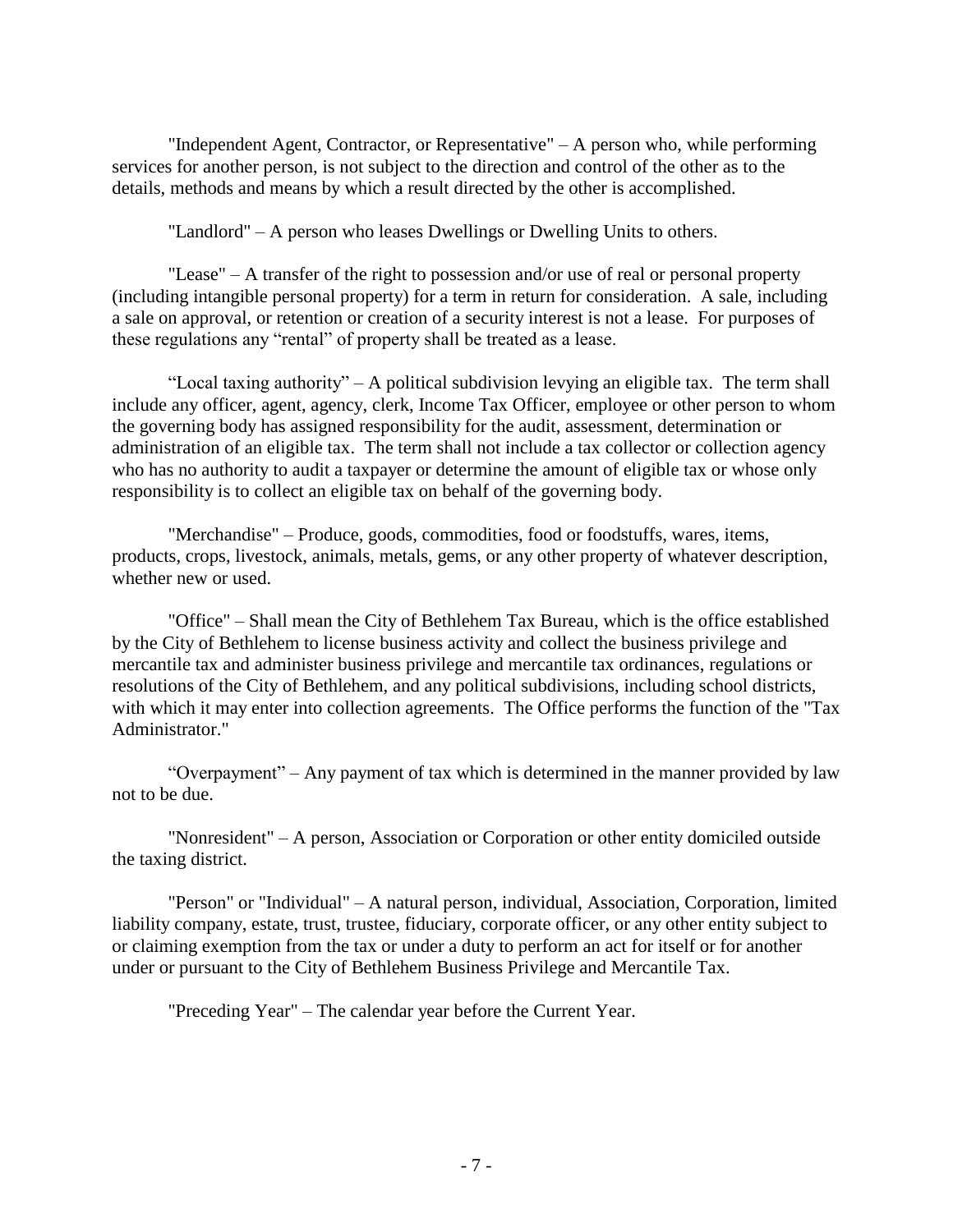"Resident" – A person, Association, or Corporation or other entity domiciled in the taxing district.

"Retail Sales" – Sales made by persons engaged, as owner or agent, in the business of selling or exchanging merchandise for cash or barter or any consideration on the assumption that the purchaser of such goods has acquired the same for ultimate consumption or use and not for resale.

"Sale" – The passing of ownership from a seller to a buyer for a price.

"Services" – Any activity that does not involve Retail Sales or Wholesale Sales done for the benefit of another, or others, for consideration, including but not limited to, consulting, maintenance and repairs, building, engineering, planning, designing, installation, commission sales, training, the Lease or use of real or personal property (tangible or intangible), and the providing of legal, accounting or other professional expertise.

"Succeeding Year" – The calendar year following the Current Year.

"Tax Administrator" – Person, public employee, or private agency designated by the governing body to collect and administer the licensing of businesses and the tax on gross receipts.

"Taxing District" or "District" – The political subdivisions, including school districts, levying and assessing a gross receipts tax, which have appointed or commissioned the City of Bethlehem's Tax Bureau to license business activity and collect and administer the tax on gross receipts.

"Taxpayer" – A person, Association, Corporation or any other entity, required hereunder to file a return of Gross Receipts, or to pay a tax thereon.

"Underpayment" – The amount or portion of any tax determined to be legally due in the manner provided by law for which payment or remittance has not been made.

"Voluntary Payment" – The payment of an eligible tax made pursuant to the free will of the Taxpayer. The term does not include a payment as a result of distraint or levy or pursuant to a legal proceeding in which the Local taxing authority is seeking to collect its delinquent taxes or file a claim therefor.

"Wholesale Sales" – Sales made by persons engaged, as owner or agent, in the business of selling to, or exchanging with another person, goods for cash or barter or any consideration, for the purpose of resale by the person acquiring the goods sold or exchanged.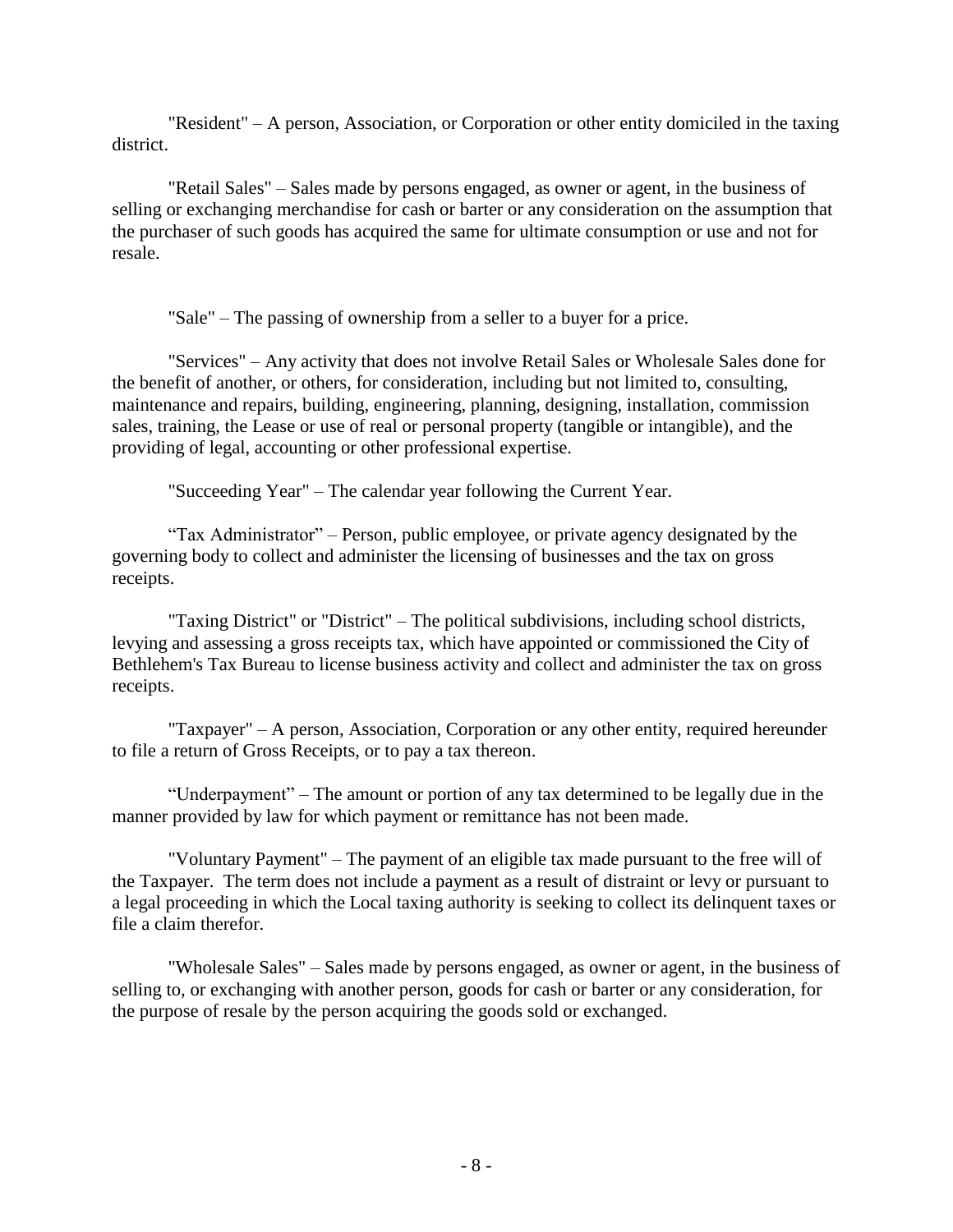### **Section 202. Who Must File a Return.**

Every person who has carried on or exercised business activity within the City of Bethlehem must file a tax return. A tax return must be filed whether or not tax is due. Tax returns are filed at the business entity level. In the case of a partnership, for example, the tax is calculated on the gross receipts of the partnership rather than the individual income of the partners. Any or all of the individual partners may be held responsible for the filing of the tax return and payment of the tax. In the case of a corporation, for example, the tax is calculated on the Gross Receipts of the Corporation. Corporate officers shall be held responsible for the filing of the tax return and payment of the tax.

## **Section 203. Nature and Imposition of Tax.**

The Business Privilege and Mercantile Tax is a tax on the privilege of doing business in the City of Bethlehem. A person exercises the privilege of doing business by engaging in any activity within the limits of the City to promote the sale of goods or the provision of services. It is not necessary to be a Resident of the City of Bethlehem, or to have an office or place of business within the City, to be doing business in the City.

# **Section 204. Base and Rates of Tax.**

**A. Tax Base.** The tax is based on gross receipts attributable to doing business in the City of Bethlehem. To determine whether Gross Receipts are attributable to doing business in Bethlehem, see Attribution of Gross Receipts, Section 205. Receipts from certain activities are excluded from taxation, see Exclusion from Gross Receipts, Section 206 and Interstate Commerce, Section 207.

**B. Tax Rate.** The rate of tax varies depending on the nature of the business activity performed, as follows:

> **NOTE:** The Business Privilege and Mercantile Tax rates are the *effective* tax rates. The City of Bethlehem and the Bethlehem Area School District both impose a business privilege and mercantile tax, and Act 511 requires that the tax rates set forth in the Tax Ordinance be reduced so that the combined rates of the two taxes does not exceed 0.001 for Wholesale Sales, or 0.0015 for Retail Sales and for rentals and service providers.

> **1. Receipts from the Performance of Services.** On Gross Receipts generated by the performance of services, the rate of tax is 0.0015 (\$1.50 per thousand dollars).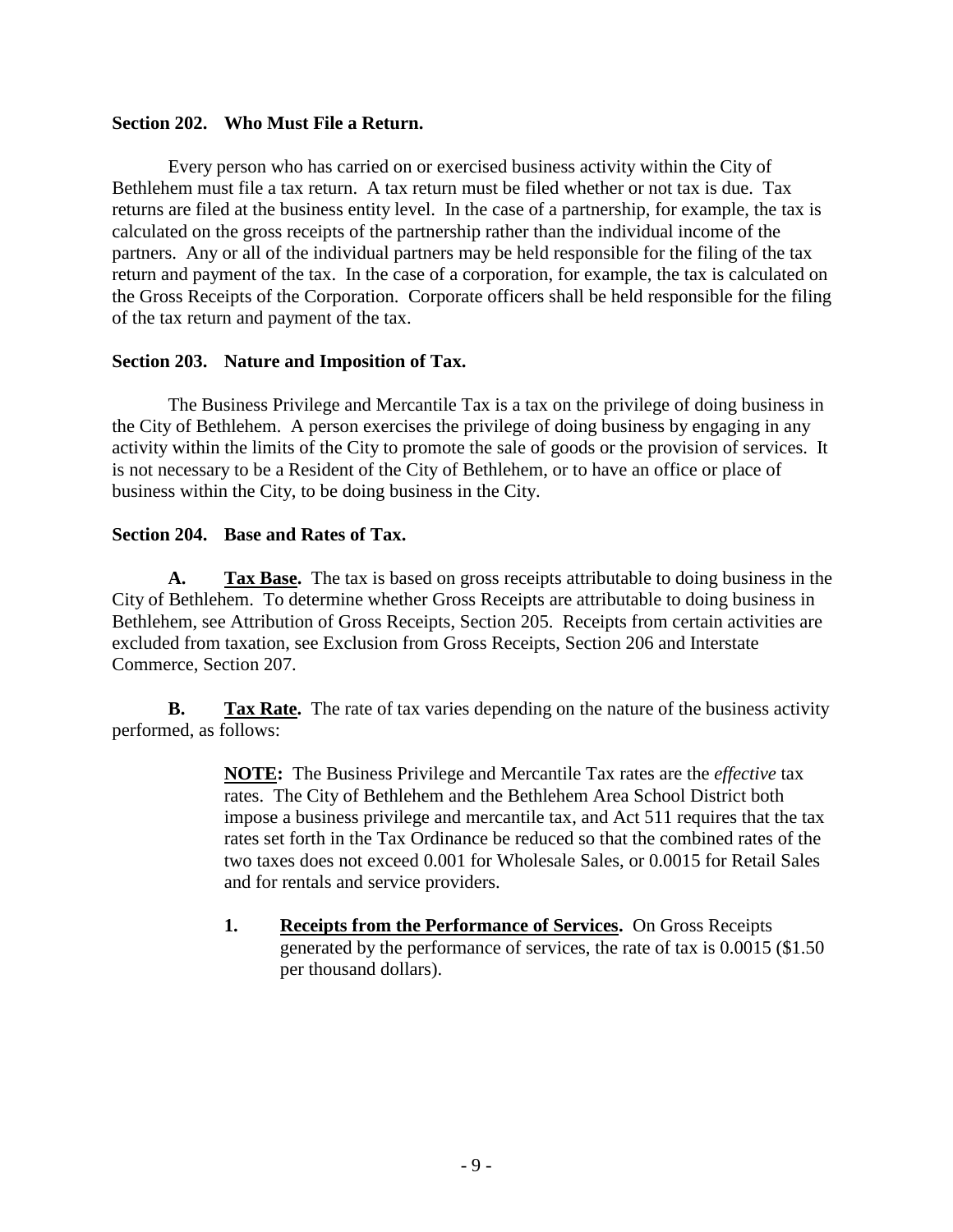**Example:** Taxpayer, a partnership of consultants, earns \$1,000,000.00 in gross sales (receipts) by performing services. The tax is calculated:

| <b>Gross Receipts</b> | Rate   |     | <b>Tax</b> |
|-----------------------|--------|-----|------------|
| \$1,000,000.00        | 0.0015 | $=$ | \$1,500.00 |

- **2. Receipts from Sales of Merchandise.** The rate of tax on receipts from sales of merchandise varies depending on whether such sales are classified as "Wholesale Sales" or "Retail Sales" (see Definitions, Section 201).
	- **a) Receipts from Wholesale Sales.** On receipts generated by the Wholesale Sales of merchandise, the rate of tax is 0.001 (\$1.00 per thousand dollars).
		- **Example:** Taxpayer, a wholesale dealer of automobile parts, has gross sales (receipts) of \$5,000,000.00. The tax is calculated as follows:

Gross Receipts Rate Tax  $$5,000,000.00 \quad x \quad 0.001 = $5,000.00$ 

**b) Receipts from Retail Sales.** On receipts generated by the Retail Sales of merchandise the rate of tax is 0.0015 (\$1.50 per thousand dollars).

> **Example:** Taxpayer, a retail dealer of automotive parts, has gross retail sales (receipts) of \$2,000,000.00. The tax is calculated as follows:

> > Gross Receipts Rate Tax  $$2,000,000.00$  x  $0.0015$  = \$3,000.00

- **3. Receipts from lease, use or rental of personal or real property.** Receipts from the Lease, use or rental of personal or real property shall be deemed to be receipts from the performance of services and taxed at the rate set forth in Section 204. B. 1. (0.0015 or \$1.50 per thousand dollars).
- **4. "Unearned" business receipts.** Receipts derived from dividends, interest, gain on the sale of capital assets; and the receipts from the license, or use, of intangible property (including, for example, copyrights, trademarks, licenses, patents, royalties, and other intellectual property) received by persons doing business in the City of Bethlehem are subject to the tax at the rate for services set forth in Section 204.B.1. Capital assets do not include inventory, stock-in-trade or other assets held for sale in the ordinary course of business. For the purpose of calculating gain on the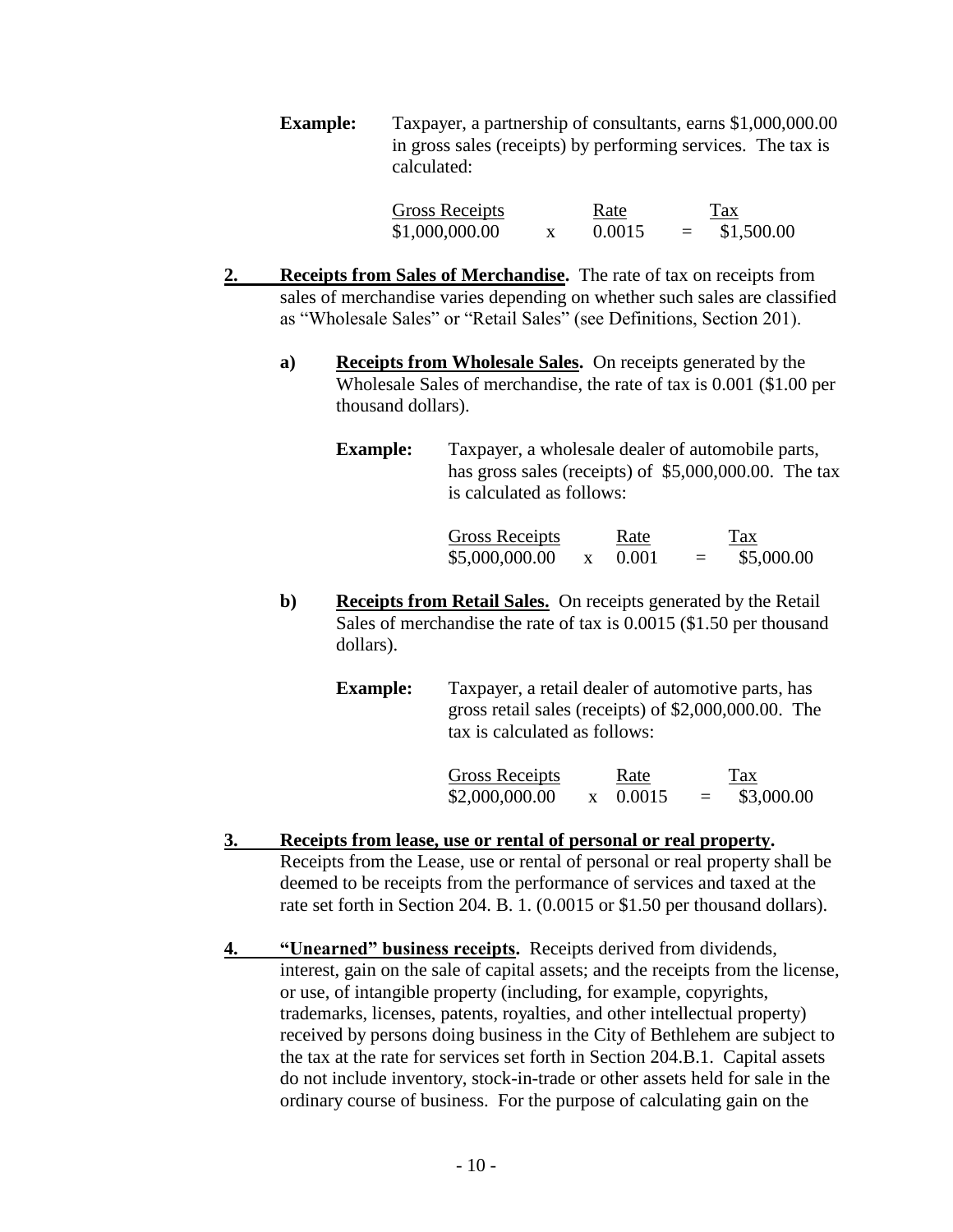sale of capital assets, return of capital may be deducted.

**5. Businesses engaged in more than one classification of business activity.** Businesses which engage in more than one classification of business activity (for example, a service provider whose business includes the sale of products, or a sales office that provides both retail and wholesale sales), must segregate the receipts from each classification and pay tax at the rate specified for each. Failure to segregate receipts according to classification may result in all receipts being taxed at the highest rate reasonably supportable.

## **Section 205. Attribution of Gross Receipts.**

**General.** Gross receipts which are fairly attributable to exercising the privilege of doing business within the City are subject to tax.

# **A. Attribution of gross receipts from sales of merchandise.**

- **1. Receipts from Bethlehem sales transactions.** All receipts from Wholesale or Retail Sales made or effected within the territorial limits of the City of Bethlehem are to be included in taxable receipts. Sales are "made or effected" when an agreement of sale is concluded within the City, or, when an order is accepted or forwarded for confirmation or approval from a location within the City and, as a matter of business custom or practice, delivery is made and the transaction is consummated on the same terms and conditions as set forth in the order.
- **2. Delivery outside of Bethlehem.** Receipts from sales made or effected in Bethlehem are taxable whether delivery after sale is made within or outside of the City.
	- **Example:** Taxpayer is distributor of musical instruments whose headquarters and only sales office is located in Bethlehem. Receipts from sales made in Bethlehem for delivery outside the City of Bethlehem are attributable to Bethlehem (unless excludable under Section 207. Interstate Commerce).
	- **Example:** Taxpayer, a dealer in scrap copper, enters into an agreement in Bethlehem to sell three tons of metal located in Philadelphia. The agreement consummated in Bethlehem conveys immediate ownership and possession of the metal to Taxpayer's customer. The Gross Receipts of the sale are properly attributed to Bethlehem.
- **3. Doing business through local representative or sales office.** Receipts from sales made or effected in Bethlehem by a local representative or sales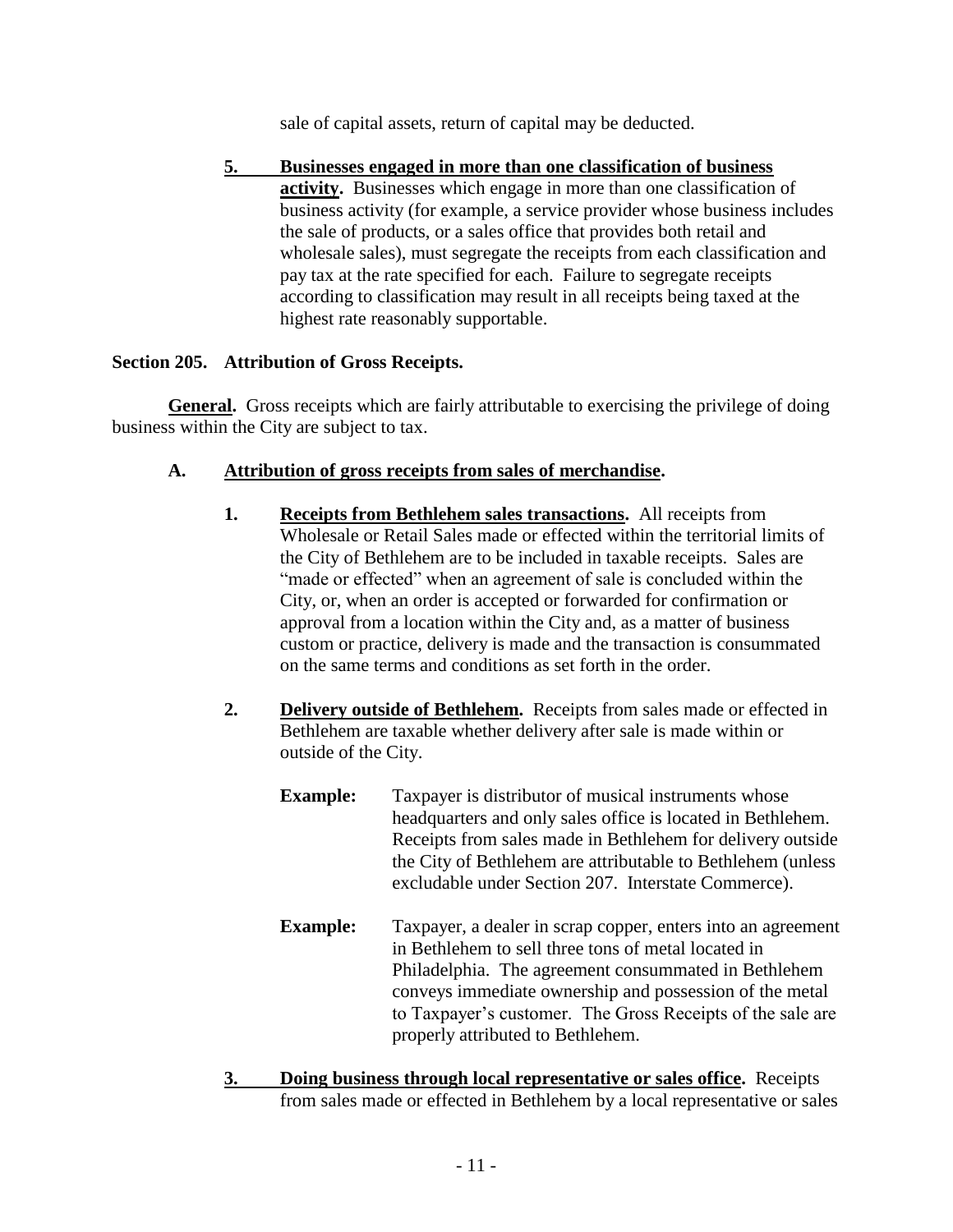force are included in taxable receipts.

- **Example:** Taxpayer, a wholesale distributor of food products has a home office is in New York. It operates a "Bethlehem Territory" from an office within the City of Bethlehem where sales are effected for both delivery within and outside the City of Bethlehem. Shipments are made directly from Wisconsin. Receipts from sales made or effected from the Bethlehem office are attributed to Bethlehem.
- **Example:** Taxpayer, a distributor of aerospace fasteners whose home office is in Florida, sells to local Bethlehem customers through the efforts of a sales representative working from his home within the City of Bethlehem. Orders are accepted in Bethlehem and routinely confirmed in Florida. Shipments are made from Florida for delivery both within and outside of Bethlehem. The Gross Receipts from sales made or effected in Bethlehem by the Bethlehem representative are attributable to the City of Bethlehem.

## **B. Attribution of Gross Receipts from the Sale of Services.**

- **1. Services performed entirely within Bethlehem.** All receipts from services performed within the City of Bethlehem are attributable to the City of Bethlehem, notwithstanding that a contract for such services may have been entered into outside the City of Bethlehem, or that services are performed for customers who reside outside the City of Bethlehem, or that services are performed upon tangible items retrieved from and delivered to locations outside the City of Bethlehem.
	- **Example:** Taxpayer, a plumbing and heating contractor whose sole office is in Erie, sends a technician to Bethlehem to repair a furnace. The receipts earned by the technician's services performed within Bethlehem are attributed to Bethlehem.
	- **Example:** Taxpayer, an employment agency located in Philadelphia, provides staffing to Bethlehem businesses. Receipts earned as a result of the services performed within Bethlehem are attributed to Bethlehem.
- **2. Receipts from services directed from Bethlehem.** Except as provided in the following subparagraph 3. below, receipts from services performed outside of Bethlehem but which are managed, directed or controlled from within the City of Bethlehem are attributed to Bethlehem. Receipts from services performed outside the City of Bethlehem, earned by persons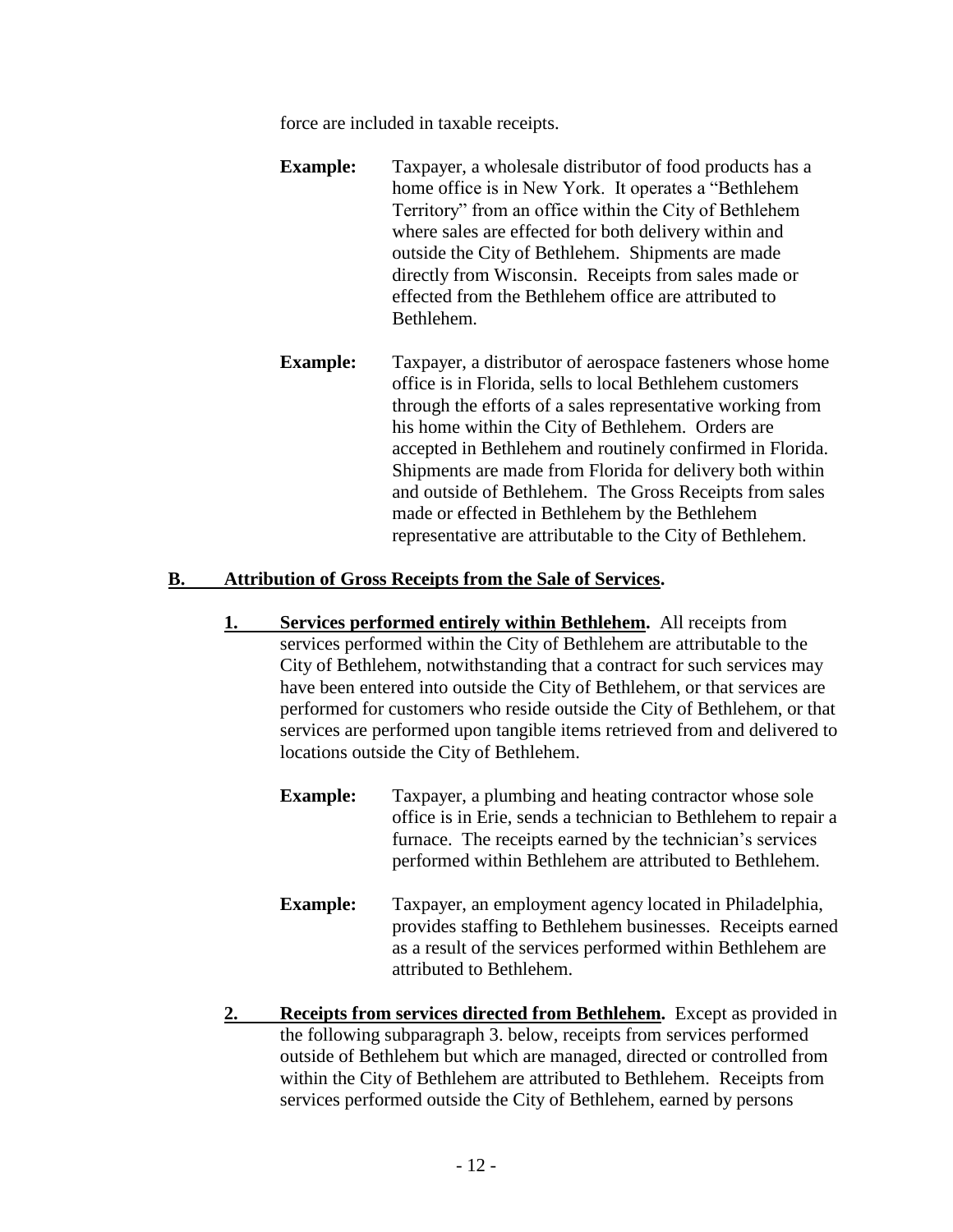whose home office is within the City of Bethlehem, will be presumed to be managed, directed or controlled from within the City of Bethlehem.

- **Example:** Taxpayer, an architectural firm whose sole office is within the City of Bethlehem, performs services throughout Pennsylvania. All services are managed, directed or controlled from the City of Bethlehem. Services will be presumed to have been managed, directed or controlled from the office located within the City of Bethlehem and all receipts will be attributable to the City of Bethlehem.
- **3. Receipts from activities directed from Bethlehem, but subject to business privilege tax elsewhere.** Receipts from activities managed, directed or controlled from within the City of Bethlehem, which the Taxpayer can show are subject to a tax on gross receipts for the privilege of doing business imposed by another local taxing jurisdiction, shall be deemed to be fairly attributed to such other taxing jurisdiction and are excluded from receipts taxed by Bethlehem.
	- **Example:** Taxpayer, an accounting firm whose sole office is in the City of Bethlehem, sends junior level personnel to the City of Pittsburgh for several months to complete an audit supervised from Bethlehem. Receipts from the audit are taxed by Pittsburgh under that city's business privilege tax. The City of Bethlehem will allow the exclusion of such receipts provided that proof of filing a tax return and payment of the tax to Pittsburgh is demonstrated to the City of Bethlehem Tax Bureau.
- **4. Branch Offices located outside of Bethlehem.** Receipts from services managed, directed or controlled from a bona fide branch office located outside the City of Bethlehem are not attributed to Bethlehem. The following criteria will be considered (as relevant but not conclusive) by the City of Bethlehem Tax Bureau in determining the existence of a bona fide branch office:
	- **(a)** The appearance of the taxpayer's name in telephone and/or building directories.
	- **(b)** Stationary and calling cards showing the branch office address.
	- **(c)** Storage of inventory or display samples at branch office.
	- **(d)** The existence of a rental agreement (or lease) for space used at the branch office.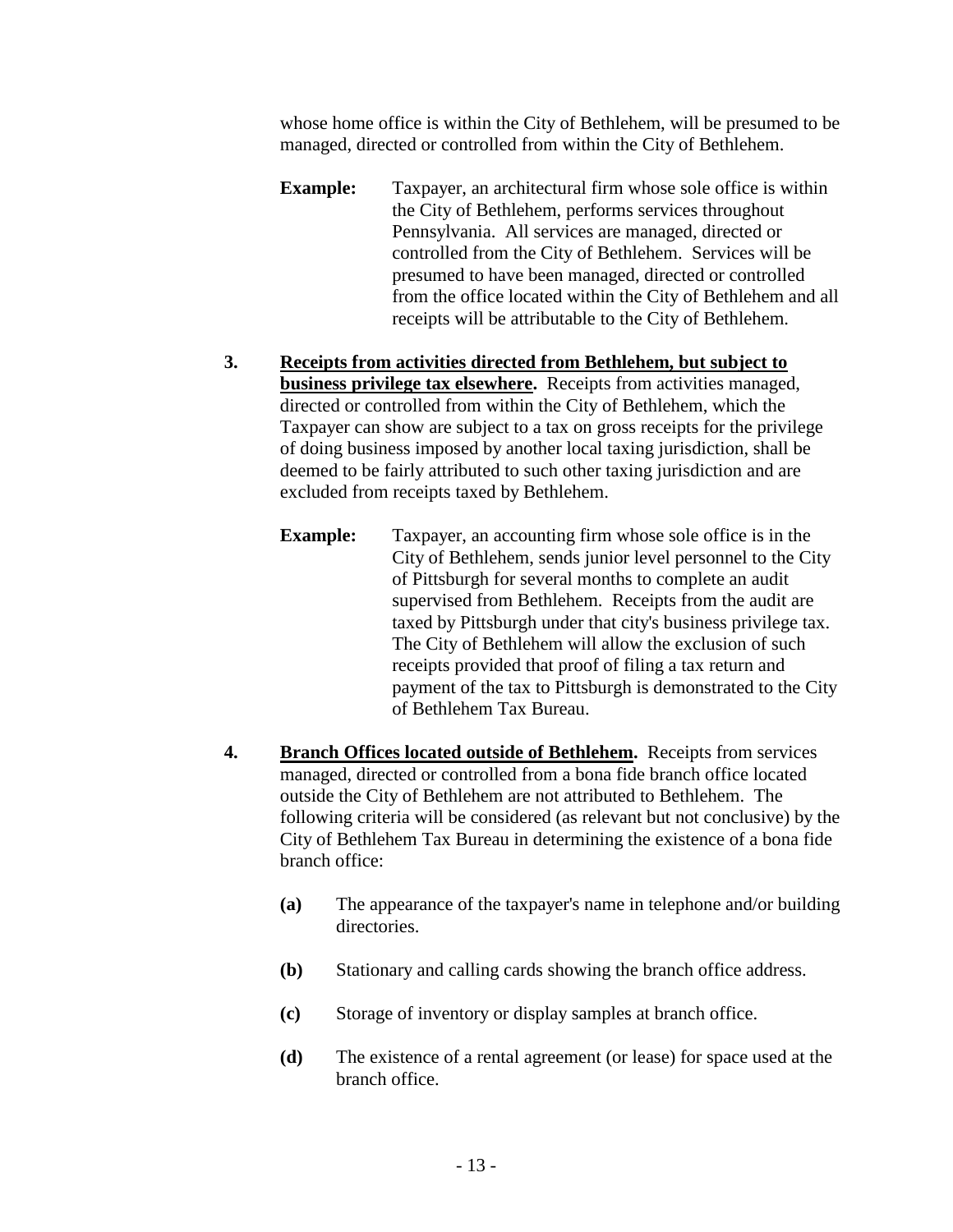- **(e)** Employment of personnel at the branch office.
- **(f)** The existence of a business license to operate at the branch office.
- **(g)** Field Office. A field trailer may operate as a bona fide branch office where the trailer bears the name of the taxpayer, the trailer is staffed by the taxpayer's employees who report directly to the field office site, the field office is maintained for not less than 60 days, and a business license is maintained at the field office.
	- **Example:** Taxpayer, a contractor whose home office is in Bethlehem, enters into a contract to build a stadium complex in State College. Contractor establishes a bona fide business office in State College for the duration of the project, from which it manages, directs and controls the entire project. Receipts from the project are attributed to State College.
- **5. Apportionment of receipts where attribution is impossible.** In instances involving the performance of services both within and outside the City of Bethlehem where it is impossible or impracticable to attribute receipts to a specific source location, receipts may be apportioned using a ratio equal to the number of hours of service performed within Bethlehem, divided by the total number of hours of service performed both within and outside the City of Bethlehem.

**C. Unfair Attribution.** If, in the discretion of the Tax Administrator of the City of Bethlehem, the application of the provisions of this Section 205 results in an unfair or inequitable attribution (or apportionment) of receipts, then the Tax Administrator may permit or require the use of other methods of attribution to produce a fair and equitable attribution of gross receipts.

# **Section 206. Exclusions from Gross Receipts.**

Exclusions from taxable gross receipts shall be allowed as follows:

**A. State Preemption.** Gross receipts from activity which has been judicially determined to be preempted by the Commonwealth of Pennsylvania are excluded from gross receipts.

**Limitation.** Preemption does not relieve the taxpayer from all municipal taxation. Gross receipts which are unrelated to the aspect of business operations the taxation and regulation of which has been preempted by the Commonwealth remain subject to the tax by the City of Bethlehem. Taxable activity will not lose its character as such merely through association with preempted activity.

**B. Duplicate State Tax.** In the event the Commonwealth of Pennsylvania imposes a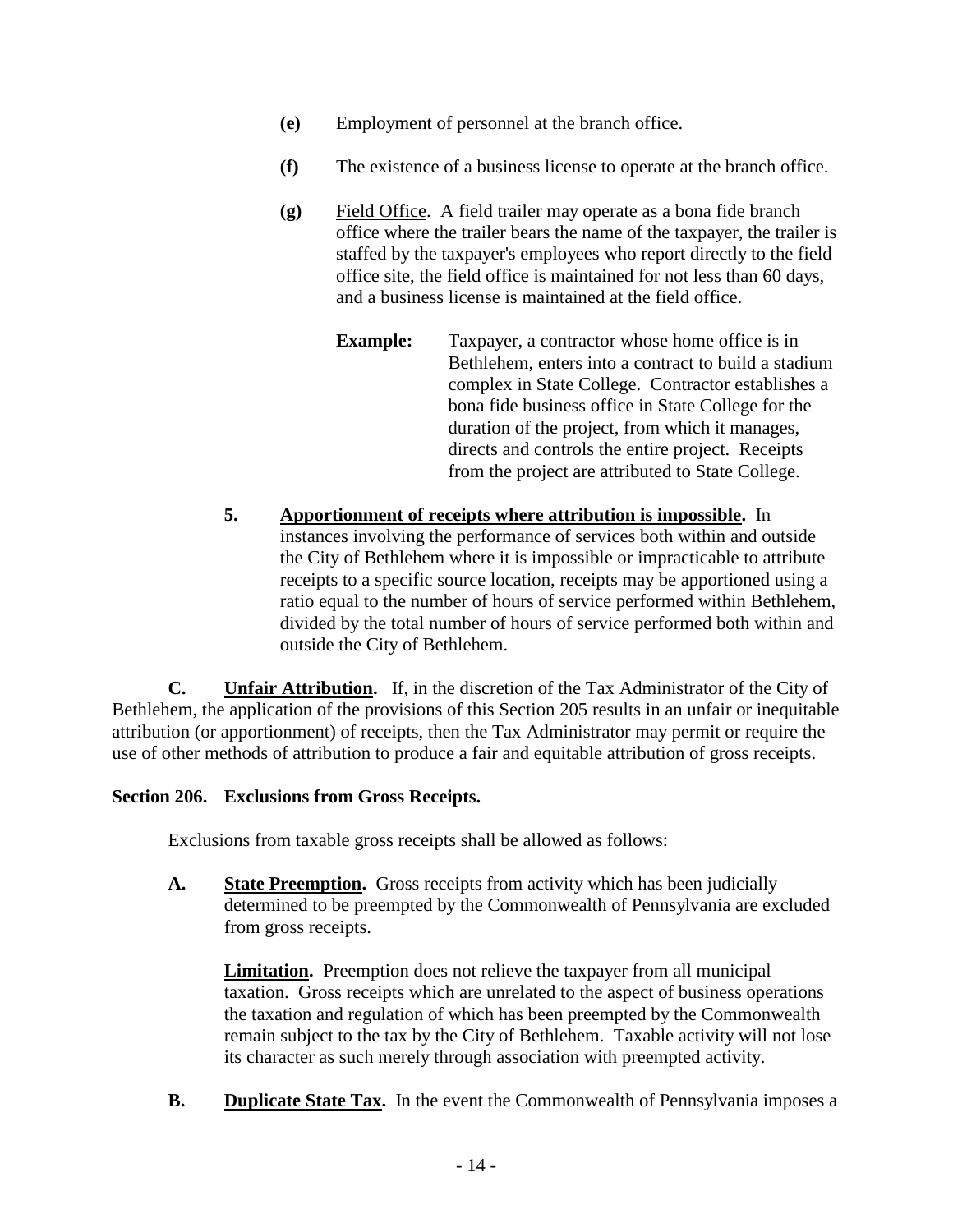tax on the same subject matter as is taxed under the City of Bethlehem Business Privilege and Mercantile Tax, and such State tax is measured by the same gross receipts sought to be taxed by the City of Bethlehem, the State tax shall prevail, and the same subject shall not be also taxed by the City of Bethlehem.

- **C. Governmental Entities.** Agencies of the government of the United States, the various individual States, the Commonwealth of Pennsylvania, or any political subdivisions thereof are not subject to the tax.
- **D. Utilities.** Receipts from utility services provided by any person or company whose rates of service are fixed and regulated by the Pennsylvania Public Utility Commission are excluded from taxable receipts. Receipts from ancillary activities not governed by the rate regulation are subject to the tax.
- **E. Reimbursement of expenses incurred as agent.** Dollar-for-dollar reimbursement of "out-of-pocket" expenses incurred by an agent for the benefit of its principal are exempt from taxable receipts.
	- **Example:** Taxpayer, an attorney, advances the costs of a medical examination of his client. The client reimburses the attorney the exact cost of the examination. The reimbursement is excluded from the attorney's taxable gross receipts.
	- **Example:** Taxpayer, an advertising agency, advances the costs of radio and television advertisement placed by it for the benefit of its client. The amount reimbursed by the client to the agency is excluded from the agency's gross receipts.
- **F. Manufacturers, producers, and processors of by-products of manufacturing.** Receipts generated by engaging in the following activities are not subject to the City of Bethlehem Business Privilege and Mercantile Tax: (i) manufacturing, (ii) producing, and (iii) processing of by-products of manufacturing.
	- **1. Ordinary and general meaning.** Ordinary and general meaning shall be given to the words "manufacturing", "producing" and "processing".
		- **(a) Manufacturing.** Manufacturing means the making of something new and different, involving a substantial (not superficial) change in material, form, composition, or character, resulting in different goods and articles having a distinctive name, character and use.
			- **Examples:** Manufacturing has been held to include commercial bookbinding, production of apparel, printing, oil refining, and steel milling. Activities which have been judicially determined **not to be manufacturing** include: radio and television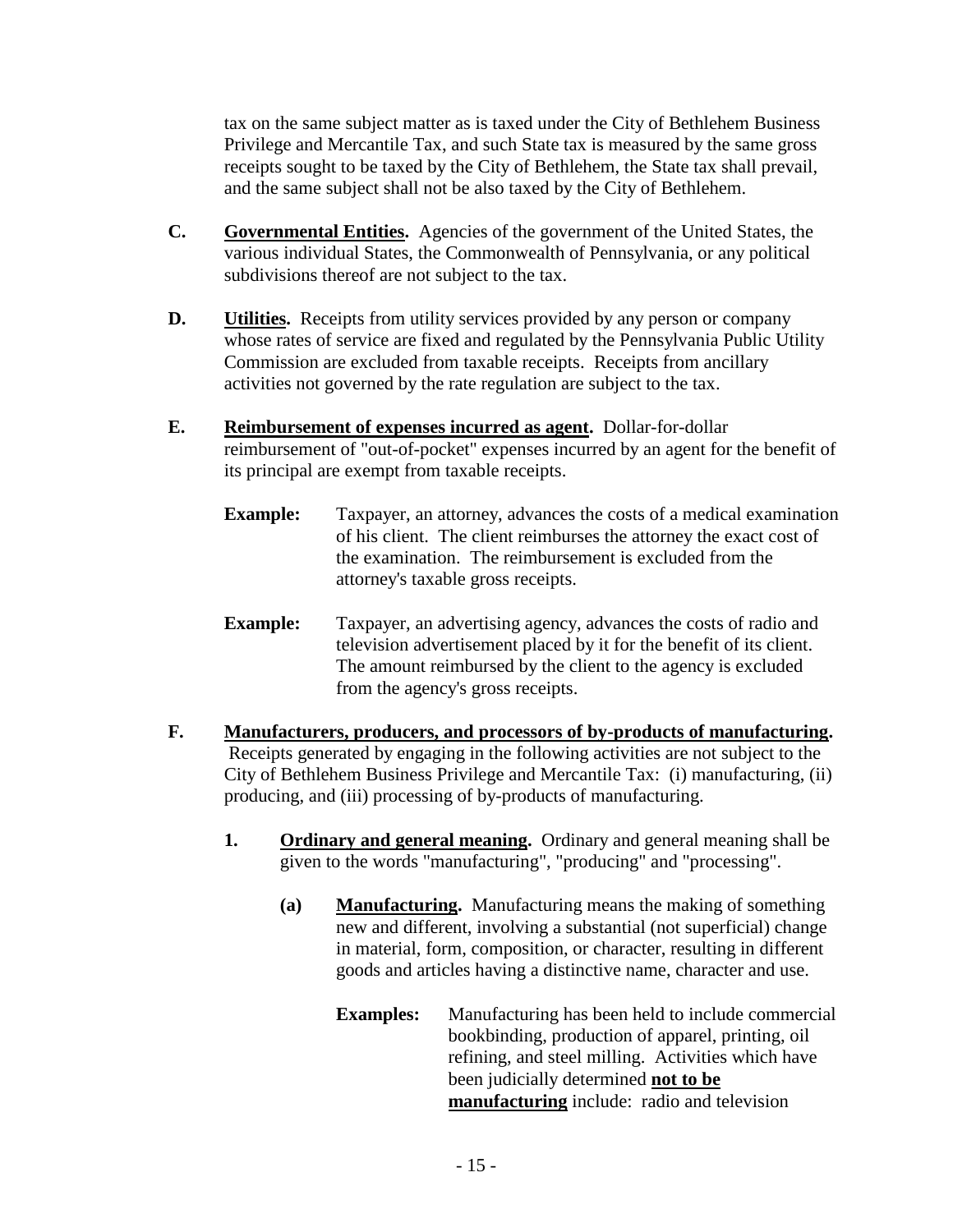broadcasting; steel annealing and galvanizing; commercial illustration; work product which is primarily intellectual or clerical in nature (e.g. work of an attorney, architect, computer software engineer, etc.); scrap metal bundling; dying and finishing of cloth; purification through pasteurization, filtration and testing for bacteria and impurities; the preparation of potato salad, cole slaw, bread filing, and like examples of "cooking"; adding water to concentrated juice slurry or powdered drink mix to make a finished product; and printing designs and wording on ready made clothing.

**(b) Producers.** The production, preparation or processing of natural resources or farm products (by manufacturers, producers, and farmers with respect to the goods, articles and products of their own manufacture, production or growth) is not subject to the tax.

> **Example:** Taxpayer owns an organically grown vegetable farm and sells to a specialty grocery store. Taxpayer's receipts are excluded from the tax.

- **Example:** Taxpayer buys coffee beans at wholesale, roasts them in a commercial oven, and sells the processed beans to local coffee shops. Since the beans processed by the taxpayer are not grown by the taxpayer, the exclusion does not apply. Receipts from the sale of taxpayer's coffee beans are taxable.
- **(c) Processing by-products of manufacturing.** By-products of manufacturing consist of secondary or additional products produced in addition to a principal product. Processing of byproducts is not taxable activity whether it is performed by the original manufacturer or by others.
	- **Example:** Taxpayer takes molten slag, a waste product discarded by a steel manufacturer, and subjects it to a process which enables the iron component to be separated and sold back to the steel manufacturer. Taxpayer's activity of processing the by-products of manufacturing is not subject to the City of Bethlehem Business Privilege and Mercantile Tax.
	- **Example:** Taxpayer is in the business of annealing and galvanizing rolls of steel thereby making the steel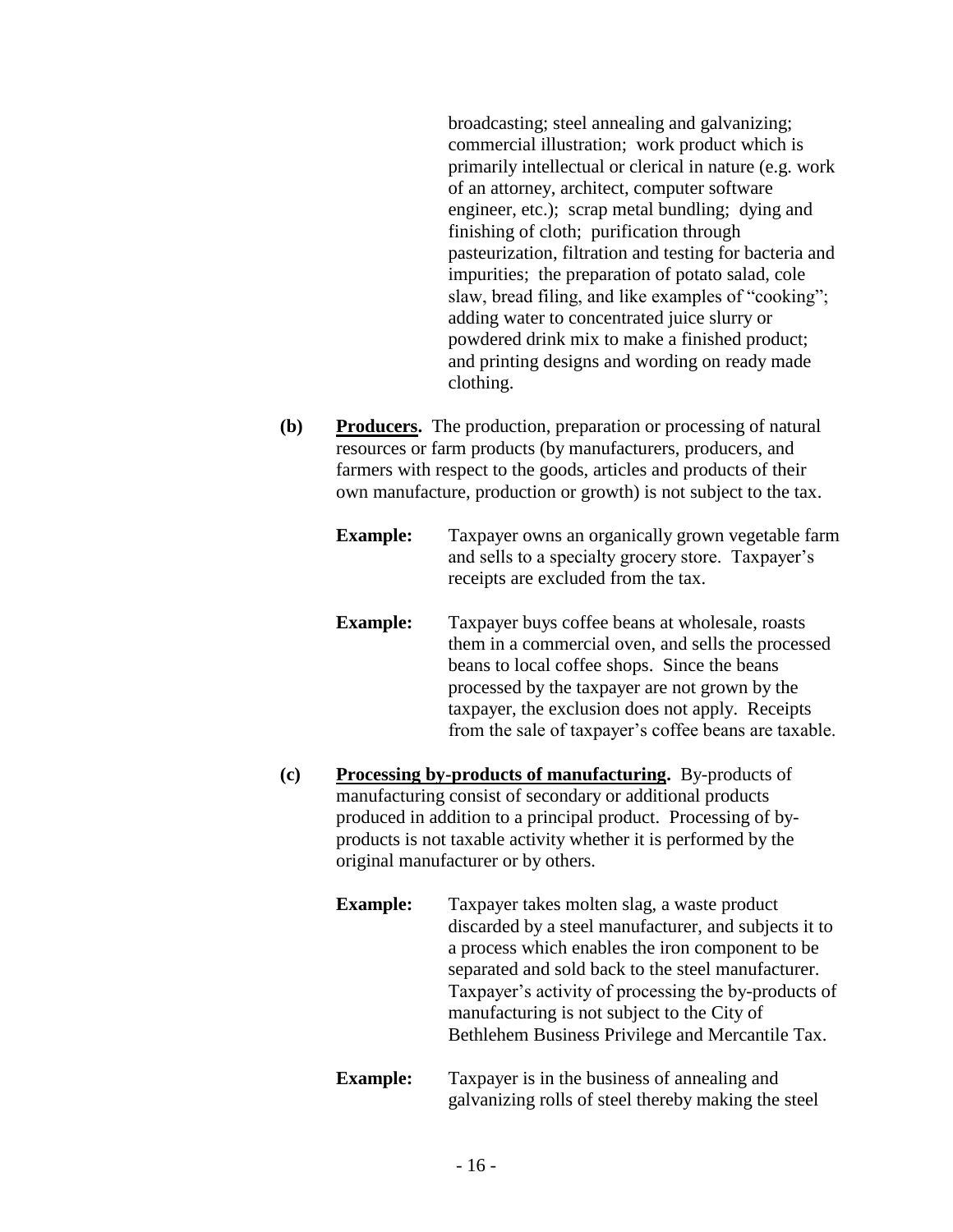more malleable. Taxpayer's activity is not manufacturing since no "new" product is created; nor is it "processing of a by-product of manufacturing" because rolls of steel are not secondary or additional products, but are themselves the principal product of the original manufacturer. Therefore, taxpayer's receipts are taxable.

- **2. Application to goods and articles manufactured outside of the City of Bethlehem.** Receipts excludable under this subsection are excluded whether the product is manufactured, produced or processed within or outside the City of Bethlehem.
	- **Example:** Taxpayer manufactures computer equipment in New York. It then leases, or sells, the equipment to customers within the City of Bethlehem. Receipts from the sale or lease of computer equipment by the manufacturer thereof are not subject to the tax.
- **3. Goods and articles for own use.** Receipts excludable under this subsection are excluded whether the product is sold to others or used by the taxpayer in its own operations.
	- **Example:** Taxpayer produces asphalt both for sale to others and for its own use in fulfillment of paving contracts. Taxpayer's sale of the asphalt product to others is not subject to the business privilege and mercantile tax. With respect to the asphalt used by taxpayer to conduct its own business operations, taxpayer may deduct the cost of producing the asphalt from the receipts generated by such business operations and only this deducted amount will be subject to the tax.
- **4. Non-manufacturing activities not subject to exclusions.** A manufacturer's receipts from activities other than manufacturing are not excluded.
	- **Example:** Twenty percent of the gross receipts realized by taxpayer, a manufacturer of small engine parts, is generated by providing maintenance services for products not manufactured by taxpayer. Receipts from such unrelated products are not excluded.
- **5. Relation to Pennsylvania Capital Stock and Franchise Tax.** Whether a particular activity qualifies as "manufacturing" or "processing", under the provisions of the Pennsylvania Capital Stock and Franchise Tax is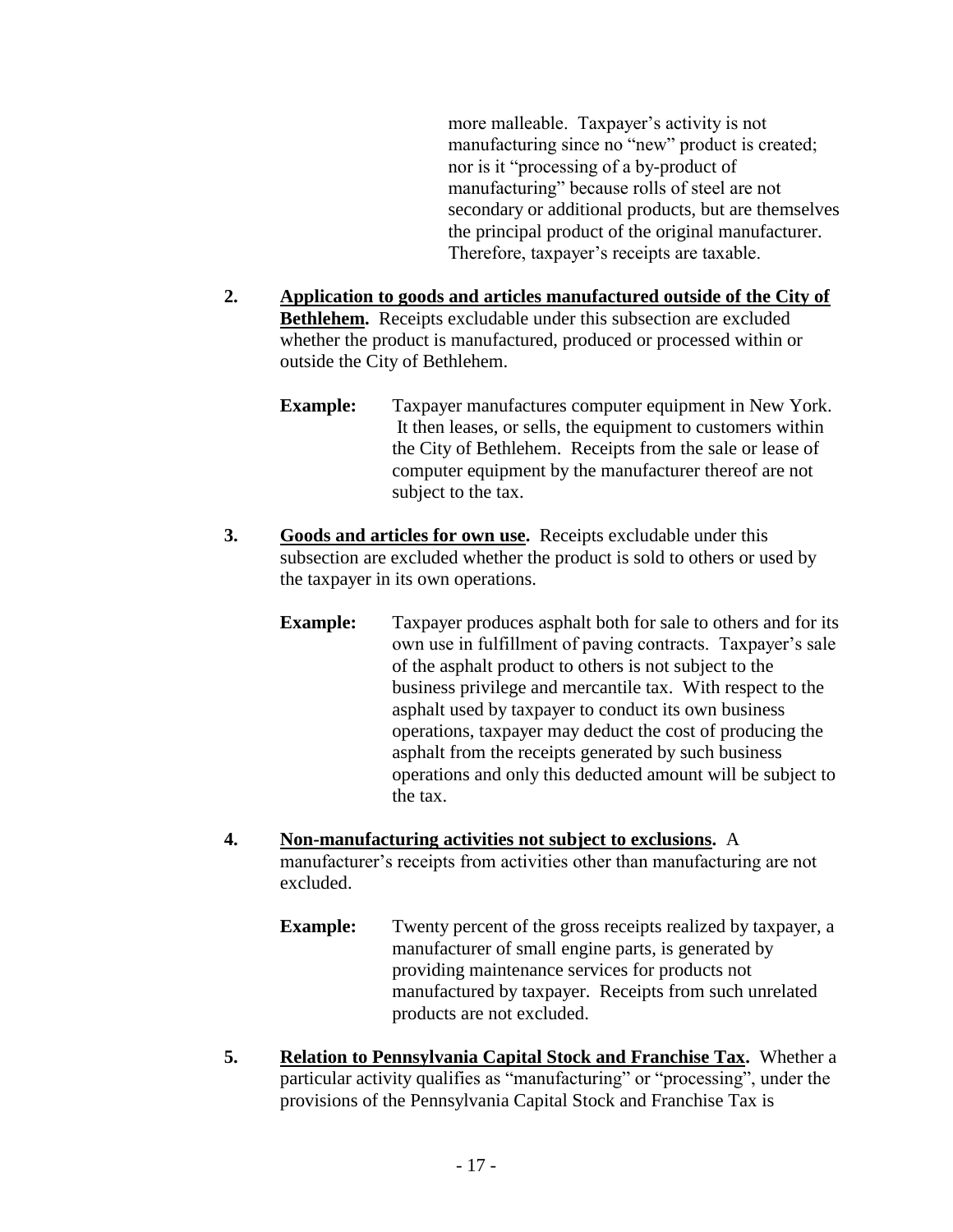relevant, but not decisive, in determining whether receipts are excludable under the City of Bethlehem Business Privilege and Mercantile Tax.

- **G. Non-profit Organizations.** Gross receipts generated by non-profit organizations meeting the criteria for "institutions of purely public charity" as set forth in the Institutions of Purely Public Charity Act, 1997, P.L. 508, No.55; 10 P.S. §371 et seq., are not subject to the tax. However, gross receipts derived by non-profit organizations from unrelated trade or business, regularly carried on are taxable.
	- **1. Unrelated trade or business.** An unrelated trade or business is one in which the conduct of business transactions is not substantially related to the exercise or performance of the exempt purposes of the organization (aside from the need for income or the use made of the profits).
	- **2. Regularly conducted.** Activities will be deemed to be regularly conducted if they manifest a frequency and continuity and are pursued in a manner similar to comparable commercial activities of taxable organizations.
	- **3. Sales to nonprofit organizations.** Receipts generated from the sales to religious, charitable, educational, governmental, or other entities not themselves subject to the tax, are not excluded from the tax.
- **H. Miscellaneous excluded receipts.** Excluded from the Business Privilege and Mercantile Tax are receipts which constitute:
	- 1. Cash discounts to purchasers for prompt payment of bills.
	- 2. Charges advanced by a seller for freight, delivery or other transportation for the purchaser in accordance with the terms of a contract of sale of goods, wares or merchandise.
	- 3. Sales of trade-ins, up to the amount given the prior owner as a trade-in allowance.
	- 4. Refunds, credits or allowances given customers for defective goods returned.
	- 5. Taxes collected as agent for the United States of America, the Commonwealth of Pennsylvania, or the City of Bethlehem.
	- 6. Exchanges between sellers of identical goods, but not to the extent of any additional cash payment accompanying the exchange.
	- 7. Sales to other sellers in the same line, at the same price for which the seller acquired the merchandise.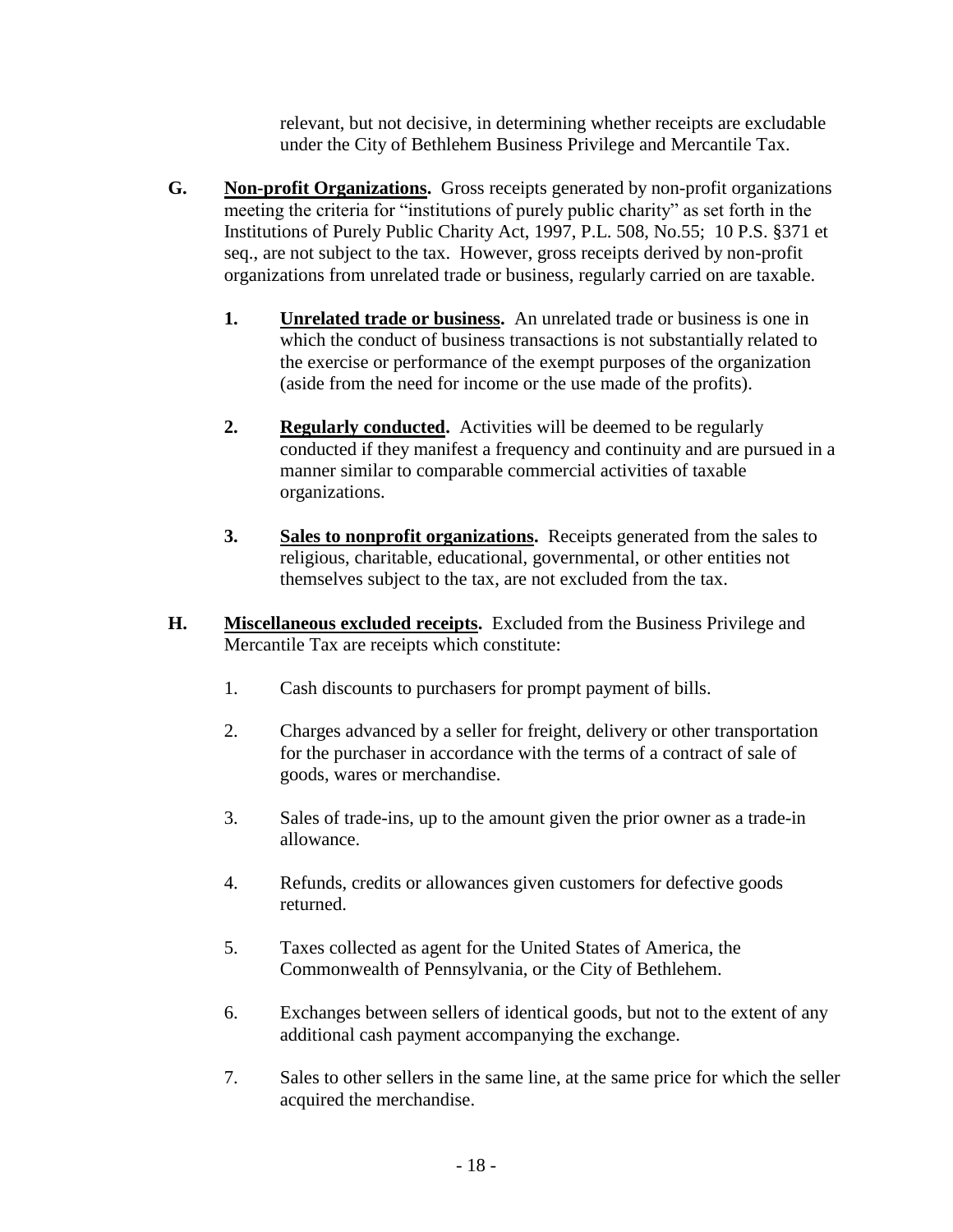- 8. Transfers between one department, branch or division of a business entity and another, recorded as interdepartmental transfers.
- 9. Receipts from providing direct-to-home satellite service.
- 11. Receipts from sales made by a purchasing cooperative acting as the joint agent of its member principals for purchasing in bulk and distributing at cost products sold by its members.

# **Section 207. Interstate Commerce**

**General.** Gross receipts which are fairly attributed to the City of Bethlehem (see Section 205), earned by any person doing business within the City of Bethlehem and having substantial nexus to the City of Bethlehem, are included in taxable gross receipts.

**A. Substantial nexus with Bethlehem.** Receipts earned by persons having no physical presence or other substantial nexus to the City of Bethlehem are not subject to the tax.

> **Example:** A large mail order company based in Delaware sells office supplies via catalog sales and common carrier to customers located in Bethlehem. The company has no sales offices, salespersons or other physical presence in the City of Bethlehem (except its catalogs). The company's gross receipts are not subject to the tax.

**B. Exclusion of gross receipts subject to tax outside of the Commonwealth.** 

Gross receipts from activities which are demonstrated by the taxpayer to be subject to a tax on gross receipts for the privilege of doing business imposed by another taxing jurisdiction outside the Commonwealth shall be deemed to be fairly attributed to other such taxing jurisdiction and excluded from receipts taxable by the City of Bethlehem.

- **Example:** Taxpayer is a wholesale distributor of musical instruments whose sole headquarters and only sales offices are located in the City of Bethlehem. Shipments are made from Bethlehem to mail order customers and independent representatives throughout the United States. Although taxpayer has physical presence (substantial nexus) within the City of Bethlehem, any receipts shown by the taxpayer to be subject to a gross receipts tax on the privilege of doing business imposed by a jurisdiction outside of the Commonwealth of Pennsylvania will be attributed to that jurisdiction and excluded from the gross receipts taxable in Bethlehem.
- **Example:** Taxpayer provides consulting services in the area of structural engineering throughout the United States, the Commonwealth of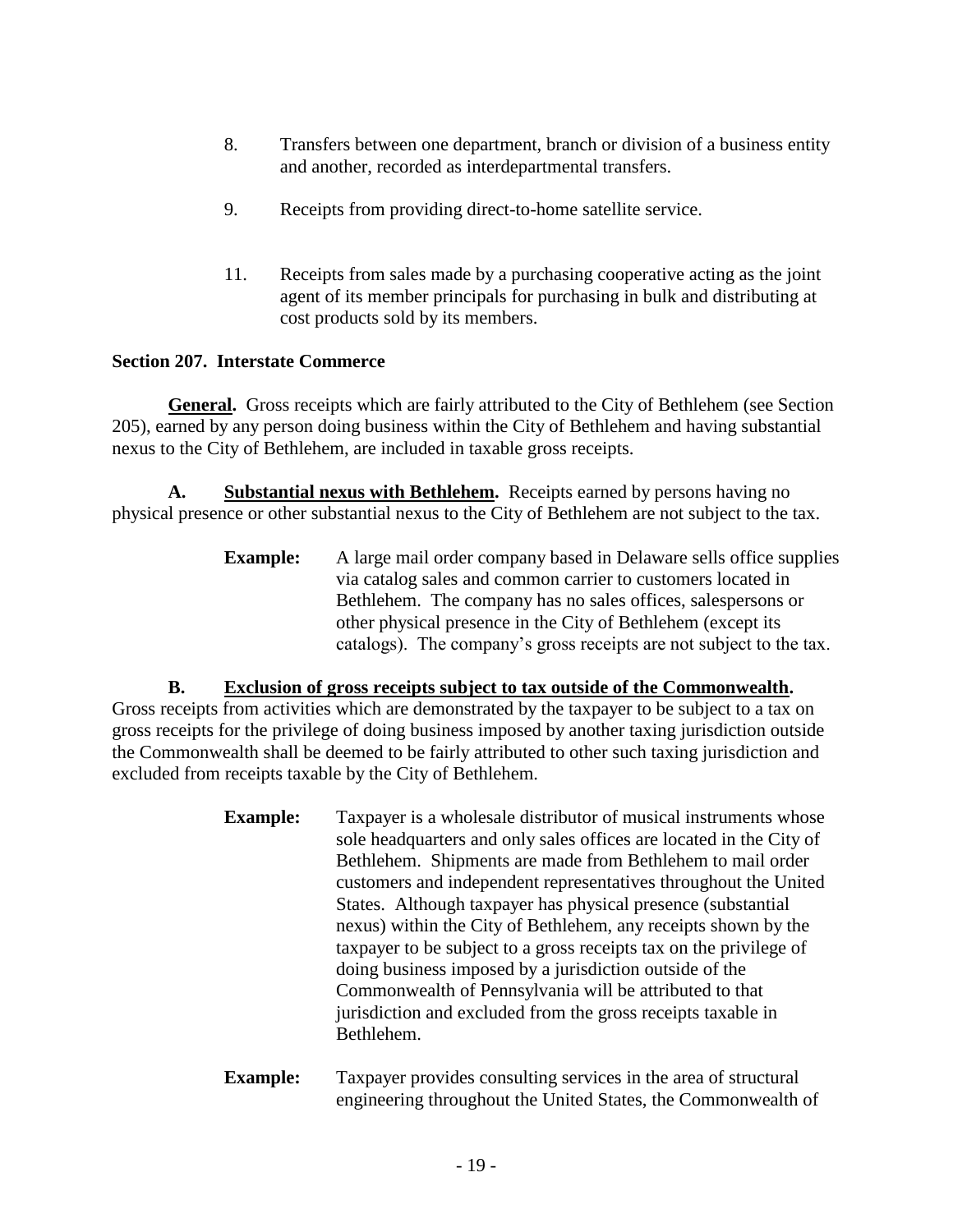Pennsylvania and the City of Bethlehem. All activities are managed, directed or controlled from Taxpayer's home office located within the City of Bethlehem. Any receipts shown by the taxpayer to be subject to a gross receipts tax on the privilege of doing business imposed by a jurisdiction outside of the Commonwealth of Pennsylvania will be attributed to that jurisdiction and excluded from the gross receipts taxable in Bethlehem.

# **Section 208. Inclusions in Gross Receipts**

**A. Affiliated Companies.** Receipts from sales to affiliated business entities are included in taxable Gross Receipts.

> **Example:** Taxpayer is a wholly owned subsidiary of ABC Company. Taxpayer performs all of ABC's accounting and administrative functions. Taxpayer bills ABC a "management fee" equal to its costs and expenses so that, by design, no profit is generated by Taxpayer. ABC purports to "reimburse" Taxpayer for all its expenses. So long as Taxpayer remains a separate legal entity, the intercompany management fee it receives constitutes taxable Gross Receipts.

# **B. Conditional and Installment Sales.**

- **1.** A person making conditional sales or other installment sales of property is required to report the total selling price of such sales as gross receipts for the tax year in which the contracts of sale are entered into.
- **2.** Where tangible personal property sold under a conditional or other installment sales contract is repossessed by the seller, and the repossessed property is subsequently sold, the receipts from such sales are to be included in the measure of the tax only to the extent that the amount of sale exceeds the balance due on the original sale at the time of repossession. No deduction from Gross Receipts may be taken for any unpaid balance due at the time of the repossession.

**C. Consignment Transactions.** Gross Receipts received by a consignor from consignment transactions are subject to the tax.

> **Example:** Taxpayer supplies merchandise to a retail jewelry store for sale on consignment. Taxpayer must include the total Gross Receipts realized from the sale of merchandise. Note: the commission paid to the jewelry store (consignor's agent) is a taxable receipt to the jewelry store.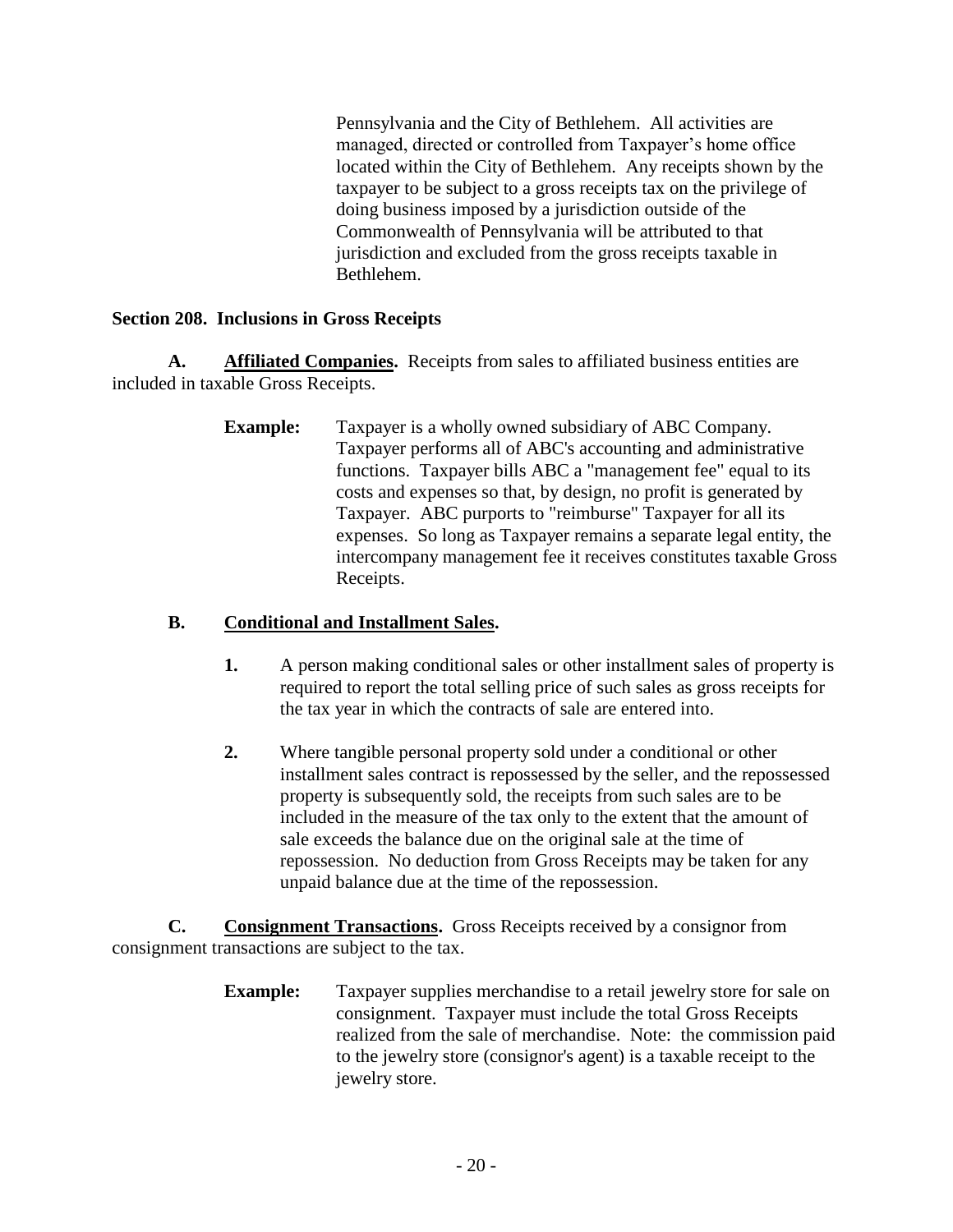**D. Leased Departments.** Gross receipts received from the lease of a department are includable.

> **Example:** Taxpayer receives fees for the use of its computer department (personnel and equipment), which it makes available to other companies. Such fees are includable in Gross Receipts.

# **E. Persons Erecting Buildings or Altering, Repairing or Improving Property.**

Persons in the business of erecting buildings, or altering, repairing or improving real property, under contract (i.e., contractors and subcontractors), shall include in their Gross Receipts all sums paid to them under such contract, without deduction for sums paid to suppliers and/or subcontractors.

> **Example:** Taxpayer, a general contractor, builds and sells a new home for \$200,000.00. Payments to subcontractors equal \$50,000.00. Taxpayer may not deduct the payments to subcontractors, but must include the entire \$200,000.00 as taxable Gross Receipts.

# **F. General Agencies, Brokers, and Agents.**

- **1. General Agencies and Brokerage Firms.** All general agencies and brokerage firms shall include in Gross Receipts all revenues received without deduction for commissions or fees paid to, or withheld by, agents of the general agency or brokerage form.
	- **Example:** Taxpayer, a broker/dealer registered with the National Association of Securities Dealers, earns commissions on sales of securities made through the efforts of affiliated registered representatives (stock brokers). Taxpayer may not deduct from its Gross Receipts the commissions paid to registered representatives. Similarly, business brokers, real estate brokers, and insurance general agencies may not deduct commissions paid to selling agents.
- **2. Agent's commissions.** Independent agents shall include in Gross Receipts all fees, commissions, or other remuneration received for services performed as an agent.
	- **Example:** Taxpayer is a real estate agent who sells a home for \$100,000.00 on which a real estate commission is generated in the amount of \$7,000.00. After the commission is split between the real estate brokerage firms representing the buyer and seller, taxpayer is paid a commission from her broker of \$1,750.00. Taxpayer's taxable Gross Receipts are \$1,750.00.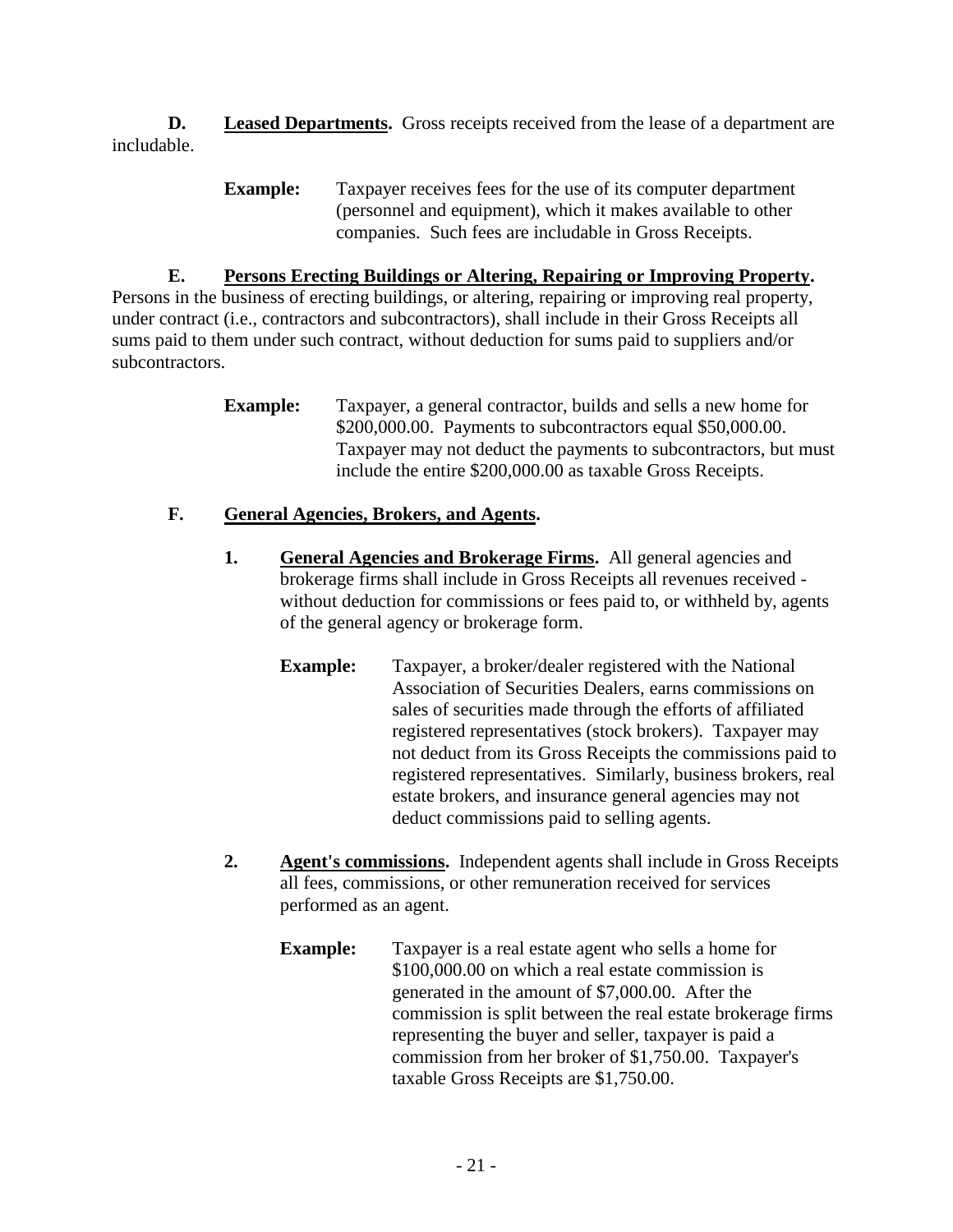- **Example:** Taxpayer sells lottery tickets from his convenience store. Gross commission receipts paid to taxpayer as a lottery agent are taxable.
- **Example:** Taxpayer works as a registered representative ("stock broker") for a NASD broker/dealer. Gross commission receipts received by taxpayer are taxable Gross Receipts.
- **3. Agent as employees.** Income earned as an employee is not subject to the tax. Any agent asserting status as an employee must provide a copy of Federal Form W2 and/or such other documentation as the City of Bethlehem Tax Bureau may reasonably require to show employment. Receipts earned by independent agents are subject to the tax even though such persons may qualify as "statutory employees" for purposes of federal income taxation.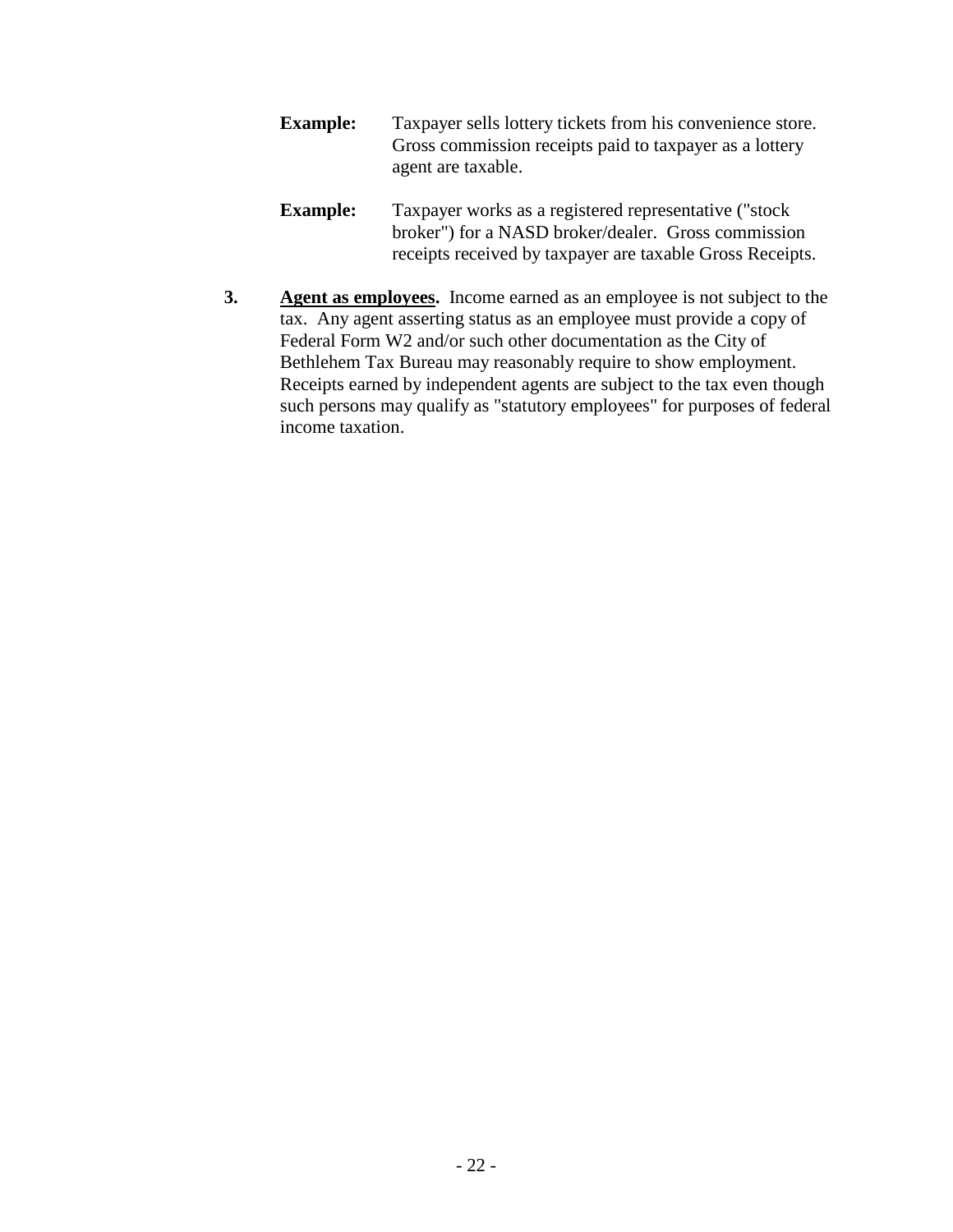# **ARTICLE III DECLARATION AND PAYMENT OF TAX**

# **Section 300. Tax Returns.**

Tax returns shall be made using forms approved by the City of Bethlehem Tax Administrator and may inquire as to business name, type of activity, business receipts, and any other information reasonably necessary to accurately determine taxpayer identity and liability. Tax returns must be filed whether or not tax is due. The failure to receive a tax return, or form, by mail from the City of Bethlehem does not relieve the taxpayer of the responsibility to timely file a tax return.

# **Section 301. Due Dates for Filing Returns.**

A. **Quarterly Estimated Returns.** Taxpayers whose annual gross receipts can reasonably be expected to exceed two million dollars (\$ 2,000,000.00), are encouraged to file quarterly declarations of estimated tax and pay twenty-five percent (25%) of the estimated annual tax with each filing. Quarterly returns are due on or before April 30, July 31, October 31, and January 31 of the Succeeding Year. Any overpayment of tax may either be credited to the next year's first quarterly installment or refunded to the taxpayer.

**B. Annual Returns.** Annual returns are due the first Monday in May of the Succeeding Year.

**C. Returns of Temporary, Seasonal or Itinerant Business.** Every person or business engaged in business activity who does not intend to continue such activity within the City of Bethlehem for a full year or which business activity by its very nature is not permanent shall make and file with the Tax Administrator a tax return, as set forth in Section 300, and pay the tax due thereon within 45 days of the close of the temporary, seasonal or itinerant business activity. For purposes of these regulations vendors at fairs, festivals, and craft shows/fairs shall be considered to be temporary, seasonal or itinerant businesses.

**D.** Proof of Mailing. The postmark of the United States Postal Service shall constitute proof of mailing. The postmarked date shall constitute the filing date of the tax return.

# **Section 302. Extension of Time for Filing Returns.**

**A.** The Tax Administrator, upon proper cause shown, may grant an extension of not more than sixty (60) days for the filing of any tax return. Applications for extensions shall be made on or before the last day for payment of the tax (the first Monday of May), in such form as the Tax Administrator prescribes.

**B.** If the Taxpayer files a request for extension of time to file returns with the Internal Revenue Service and is granted such extension by the Internal Revenue Service, the extension will not be honored by the City of Bethlehem Tax Bureau unless a copy of the Taxpayer's request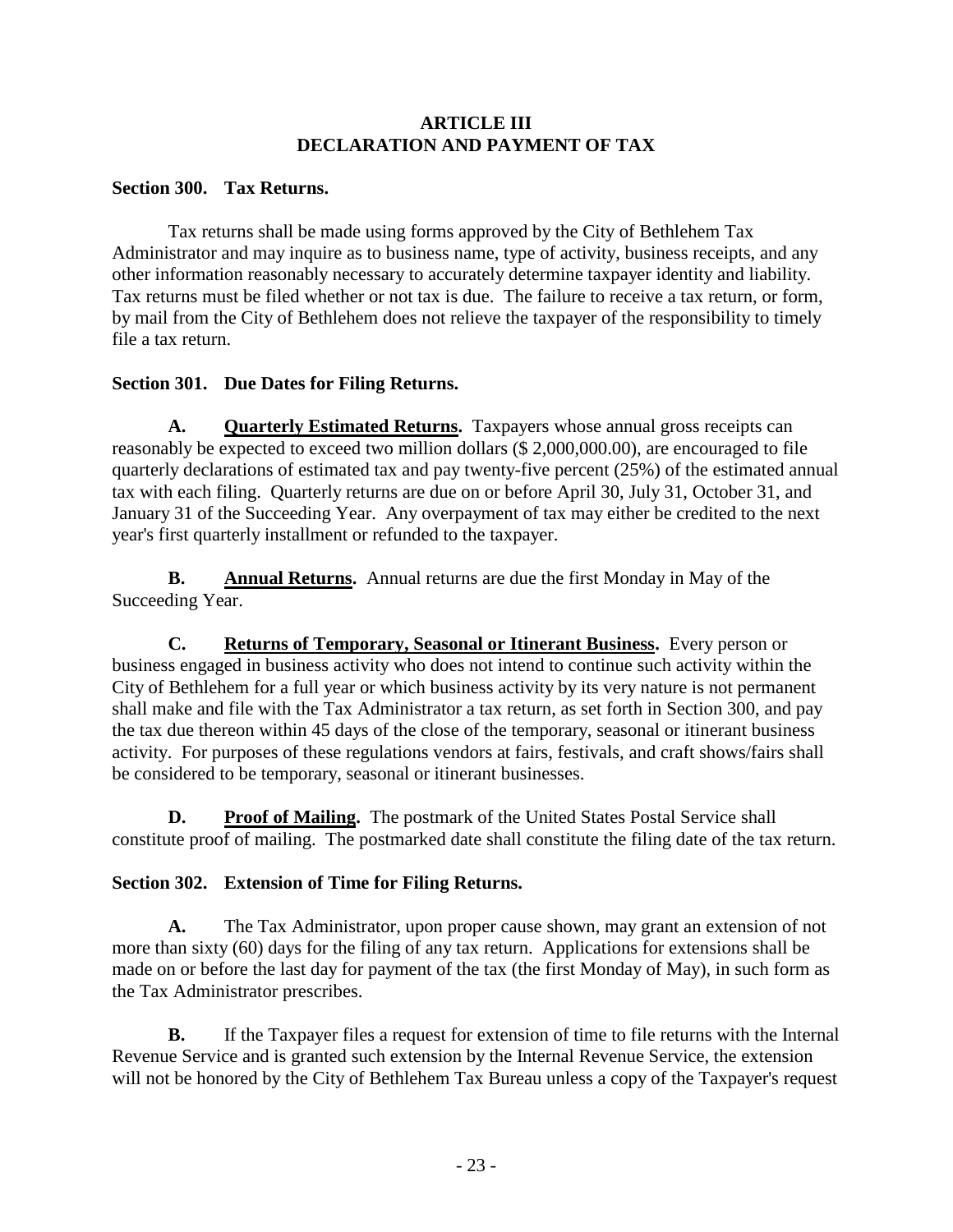is filed with the City of Bethlehem Tax Bureau on or before the last day for payment of the tax (the first Monday of May).

**C.** In order for an extension to be granted the Taxpayer must file an Extension Request Form and pay 100% of the tax estimated to be due on or before the due date. The granting of any extension will not relieve the Taxpayer from the obligation to pay interest and penalty upon any tax that remains outstanding after the due date (the first Monday of May). Extensions are granted for filing of the tax return only. There are no extensions for payment of the tax.

# **Section 303. Filing to be Complete.**

Returns shall be completed in full and certified as true and correct by the taxpayer, supported by all additional forms or schedules required (including Federal Income Tax Schedule C if Taxpayer is a sole proprietor; Federal Form 1065 if Taxpayer is a partnership; Federal Form 1120/1120S if Taxpayer is a corporation; Federal Form 990 if Taxpayer is a non-profit organization). In cases where the taxable Gross Receipts, as calculated by the taxpayer, differ from Gross Receipts reported on the Federal Tax Form a reconciliation that fully explains the difference must accompany the tax return.

Completed tax returns must be accompanied by payment of tax and delivered to the City of Bethlehem Tax Bureau on or before first Monday of May of the succeeding year.

# **Section 304. Business Termination.**

Any taxpayer going out of business or ceasing to do business shall, within thirty (30) days from the date of ceasing to do business, file a return showing the actual gross volume of business generated during the tax year in which said taxpayer ceased doing business and pay the tax due thereon at the time of filing the tax return. In the event that any tax has been paid upon estimated Gross Receipts, the taxpayer shall be entitled to a refund of any excess tax paid in the tax year for which business was terminated.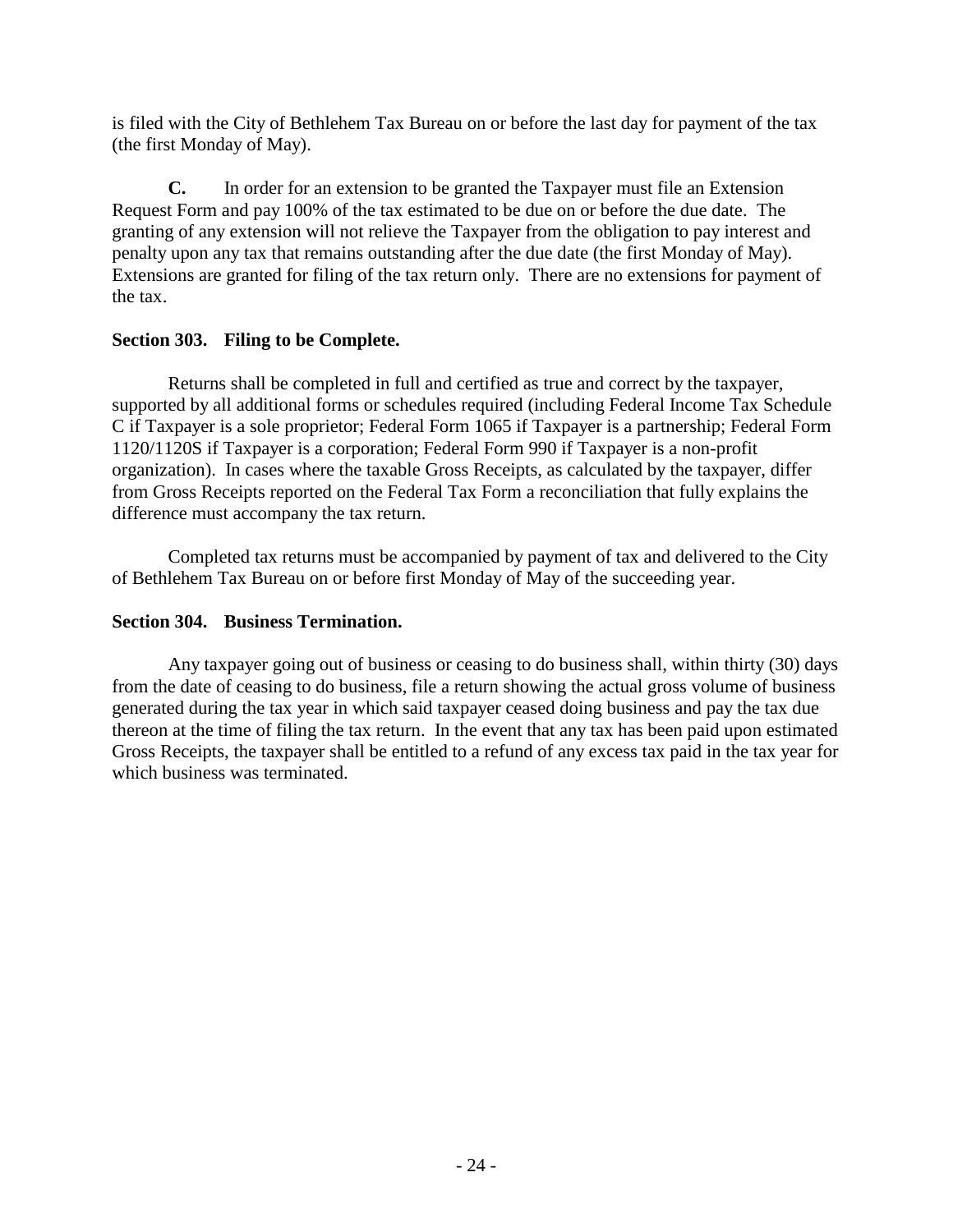# **ARTICLE IV ACCOUNTING, BOOKS, AND RECORDS**

### **Section 400. Accounting Methods and Periods.**

**Cash or Accrual Basis.** The tax return may be filed on a cash basis or on an accrual basis, but the return must be prepared in accordance with the method of accounting regularly employed in keeping the books of the taxpayer.

#### **Section 401. Records to be kept.**

Every taxpayer is required to keep such accounts and records as will enable the filing of true and accurate declarations and returns. Such accounts and records shall be sufficiently complete to enable the Tax Administrator or his designees to verify the accuracy of declarations and/or returns filed. Accounts and records are to be preserved for **NOT LESS THAN SIX (6) YEARS.**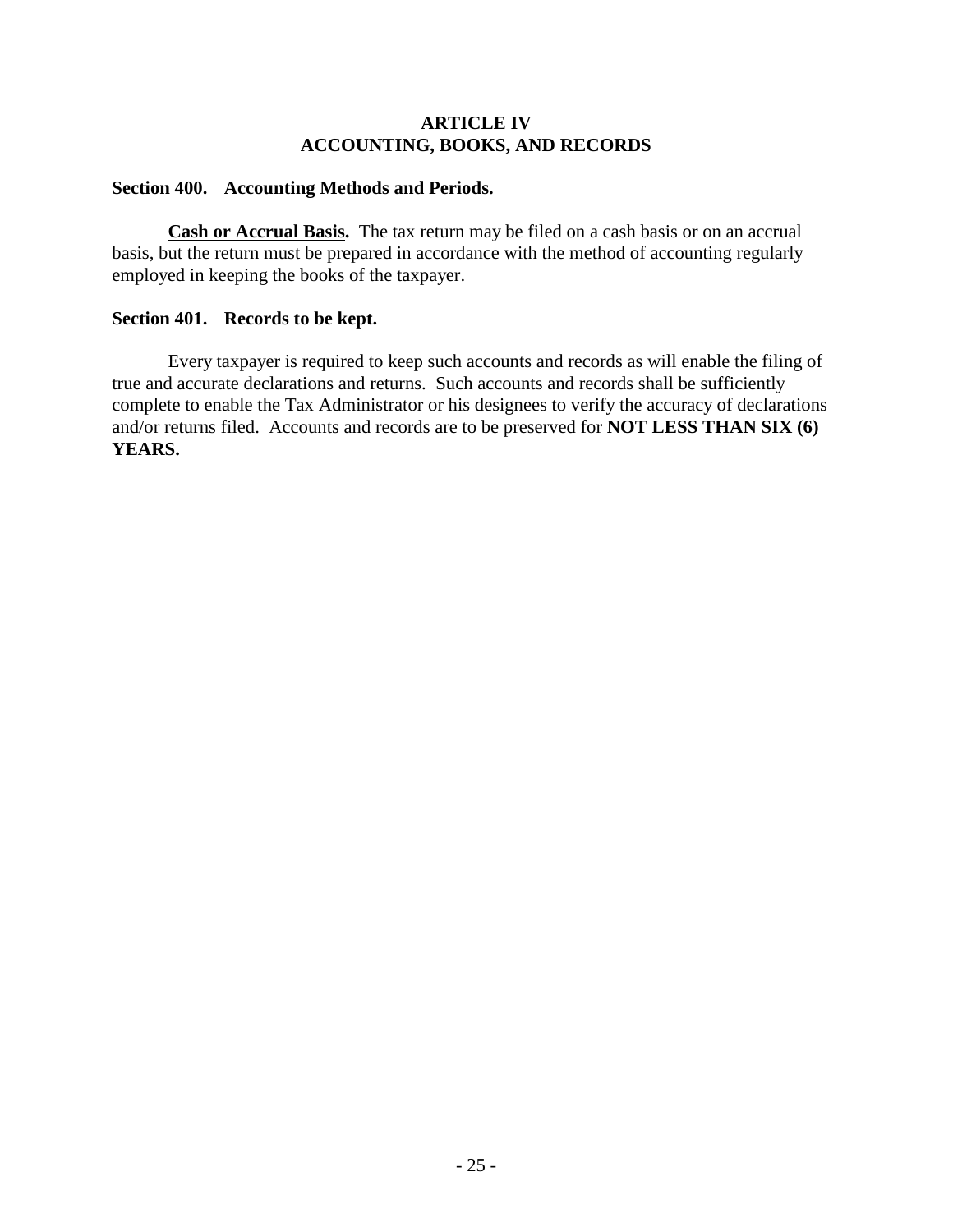# **ARTICLE V ADMINISTRATION AND ENFORCEMENT**

# **Section 500. Collection and Receipt of Tax.**

The Treasurer, with the assistance of the Tax Administrator, is authorized to collect and receive taxes, fines, penalties and interest on behalf of the City of Bethlehem. Unless otherwise specified by the taxpayer, all voluntary payments shall be applied against amounts owed as follows: tax, penalties, and other fees, interest or charges.

## **Section 501. Records of Receipts.**

The Tax Administrator is authorized and required to keep a record showing the amount received by the City of Bethlehem from each taxpayer and the date of such collection and receipt.

# **Section 502. Disclosure Statement of Taxpayer's Rights and Obligations.**

The Tax Bureau shall notify any taxpayer contacted of their rights regarding an assessment, audit, determination, review, refund, appeal or collection of tax by supplying a copy of the City of Bethlehem Disclosure Statement with any correspondence regarding an assessment, audit, determination, review, refund or collection of tax.

The Disclosure Statement, attached hereto as Addendum "B", is available to taxpayers upon request at no charge by calling 610-865-7022 between the hours of 8:00am and 4:30pm, weekdays.

# **Section 503. Verification of Records, Audits, Response Periods and Prior Year Returns.**

The Tax Administrator, or agents of the Tax Administrator designated in writing, are authorized to examine the books, papers, and records of any person or business entity whom the Tax Administrator reasonably believes has engaged in taxable business activity within the City of Bethlehem in order to verify the accuracy of any return made or, if no return has been filed, to arrive at a reasonable assessment of tax, interest, penalty, and fine due.

**A. Cost of audits.** In the event the City of Bethlehem retains the services of tax auditing professionals to verify the accuracy of returns filed or, if no return has been filed, to arrive at a reasonable assessment of tax, interest, penalty, and fine due, any cost to the City of Bethlehem to conduct such an audit shall be assessed against the Taxpayer if any amount is found to be due and owing to the City of Bethlehem.

**B. Issuance of subpoenas to compel attendance and production of records.** The Tax Administrator, through the assistance of the City of Bethlehem Law Bureau, shall have the power and is authorized to (1) issue subpoenas to compel the attendance of persons deemed by the Tax Administrator to be necessary to examine as witnesses, and (2) compel the production of books, records, and papers relating to any person or business entity under examination.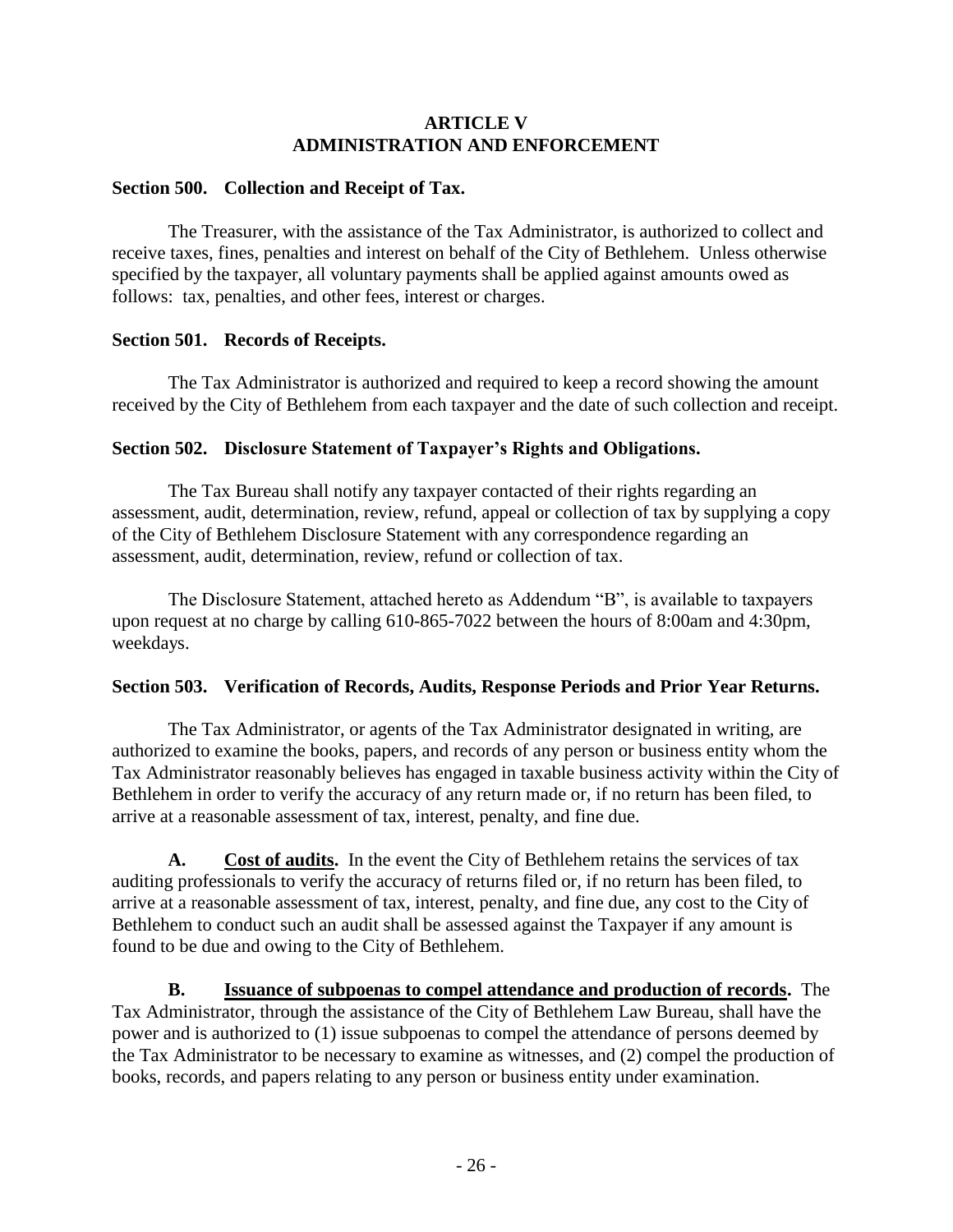**C. Minimum time periods for taxpayer response.** Taxpayers shall have at least thirty (30) calendar days from the mailing date to respond with requests for information by the City of Bethlehem Tax Bureau. The Tax Administrator shall notify any taxpayer from whom the information is initially requested of the procedures to obtain an extension of time in which to respond, and shall grant reasonable extensions of time in which to respond upon application for good cause. No action shall be taken against a taxpayer for the tax year in question until the expiration of the response period, including extensions.

**D.** Inquiry as to prior year returns. Except as provided below, an *initial* inquiry regarding a taxpayer's compliance with the Tax may include taxes required to be paid or tax returns required to be filed no more than three (3) years prior to the mailing date of the notice of such inquiry. If, after the initial request, the Tax Administrator (or designee) determines that the taxpayer failed to file a tax return, underreported income or failed to pay a tax for one or more of the tax periods covered by the initial request, *subsequent* requests for tax returns or supporting information may be made. This subsection shall not apply if the Tax Administrator has sufficient evidence to support his or her belief that the taxpayer has failed to file a required return or pay an eligible tax which was due more than three (3) years prior to the date of the initial notice.

# **Section 504. Procedures for the Conduct of Taxpayer Audit.**

The following procedures shall be followed during the conduct of an audit or examination of a taxpayer's books and records:

**A. Notice of Audit.** The taxpayer shall be notified in writing of a scheduled audit at least thirty (30) days in advance. The notice of audit shall contain the following information:

- 1. The reason for the audit;
- 2. The tax years subject to audit;
- 3. The date, place and time for the audit to be conducted;
- 4. A description of the information, books and records to be produced;
- 5. A copy of the City of Bethlehem Tax Bureau Disclosure Statement.

**B. Rescheduling audit.** The taxpayer may request that the audit be rescheduled, provided that it is rescheduled within a reasonable time not to exceed sixty (60) days.

**C. Representation at audit.** The taxpayer may have a representative present during the audit.

**D.** Audit results. In the event a Notice of Assessment (Section 505.A.1) is issued as a result of an audit, the Taxpayer shall be provided with a copy of the auditor's report of findings and conclusions, including the calculation of any tax, interest and/or penalty found to be due.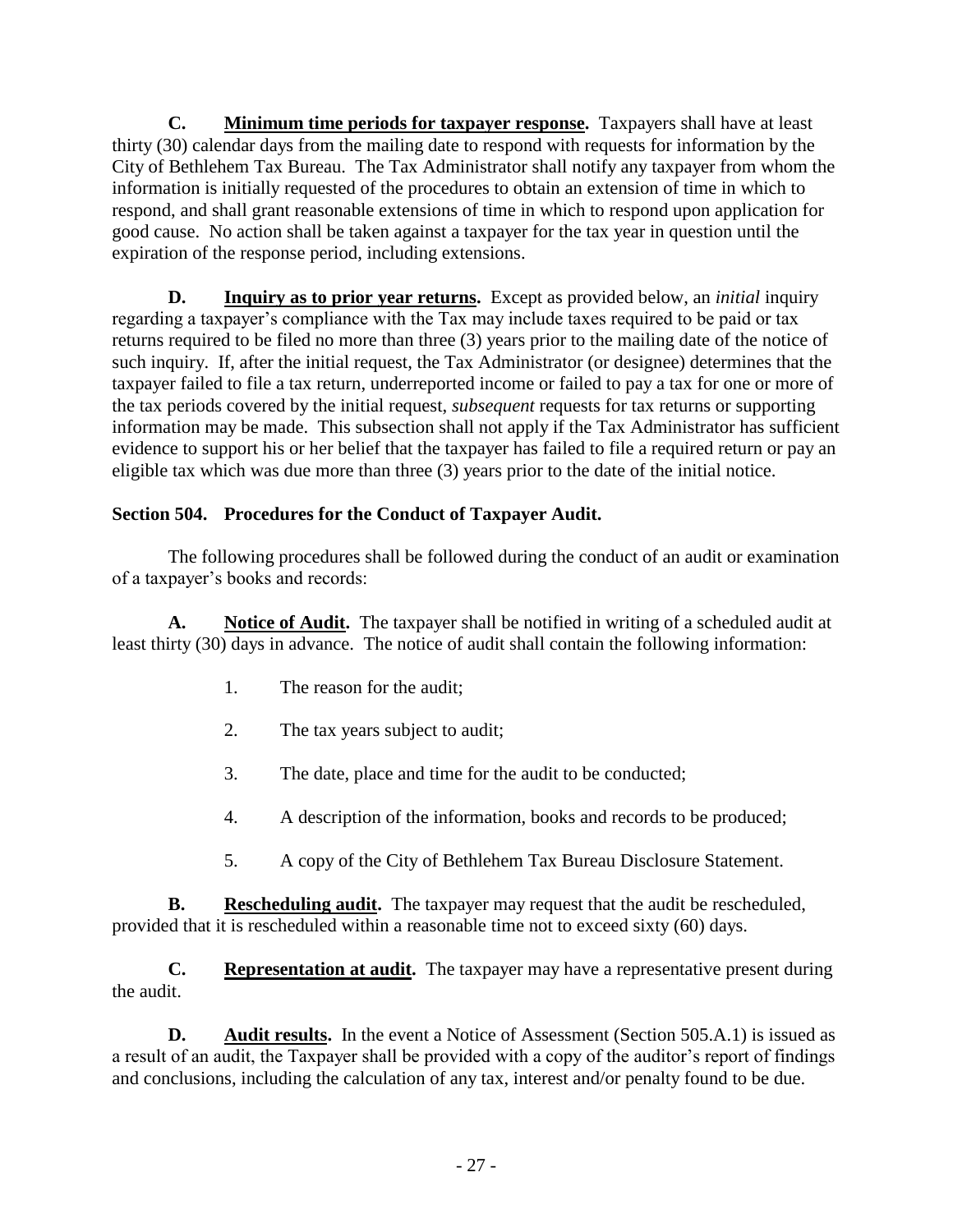# **Section 505. Examination of Return, Notice of Assessment.**

**A. Examination of Return.** The Tax Administrator shall examine every return as soon after filing as is practical to determine the correct amount of tax.

- **1. Notice of Assessment for underpayment.** If the Tax Administrator finds that the amount of tax shown on a return is less than the correct amount, the Tax Administrator shall notify the taxpayer in writing of the amount of the underpayment (deficiency) assessed. A Notice of Assessment shall be in writing and shall include:
	- **(a)** The tax period or periods for which the underpayment is asserted.
	- **(b)** The amount of the underpayment detailed by tax period.
	- **(c)** The legal basis upon which the City has relied to determine that an underpayment exists.
	- **(d)** An itemization of the revisions made by the City of Bethlehem Tax Bureau to a return or report filed by the taxpayer that results in the determination that an underpayment exists.
- **2. Notice of Overpayment.** If the Tax Administrator finds that the tax that has been paid by the taxpayer is more than the correct amount, the Tax Administrator shall credit the overpayment against any taxes owed by the taxpayer to the City of Bethlehem and shall refund the difference to the taxpayer. Written notice of such action by the Tax Administrator shall be provided to the taxpayer.

**B. No Return Filed.** If the taxpayer fails to file any return of tax required to be filed, the Tax Administrator may estimate from any available information the taxpayer's gross receipts and the tax thereon and notify the taxpayer in writing of the amount assessed against the taxpayer as a deficiency.

### **Section 506. Petition for Reassessment.**

**Within ninety (90) days** of the date of the Notice of Assessment, the taxpayer may file a Petition of Reassessment setting forth the grounds upon which reassessment is requested. Petitions for Reassessment shall be filed with the City of Bethlehem Tax Bureau for submission to the City of Bethlehem Tax Appeal Hearing Officer for hearing and determination (see Section 514).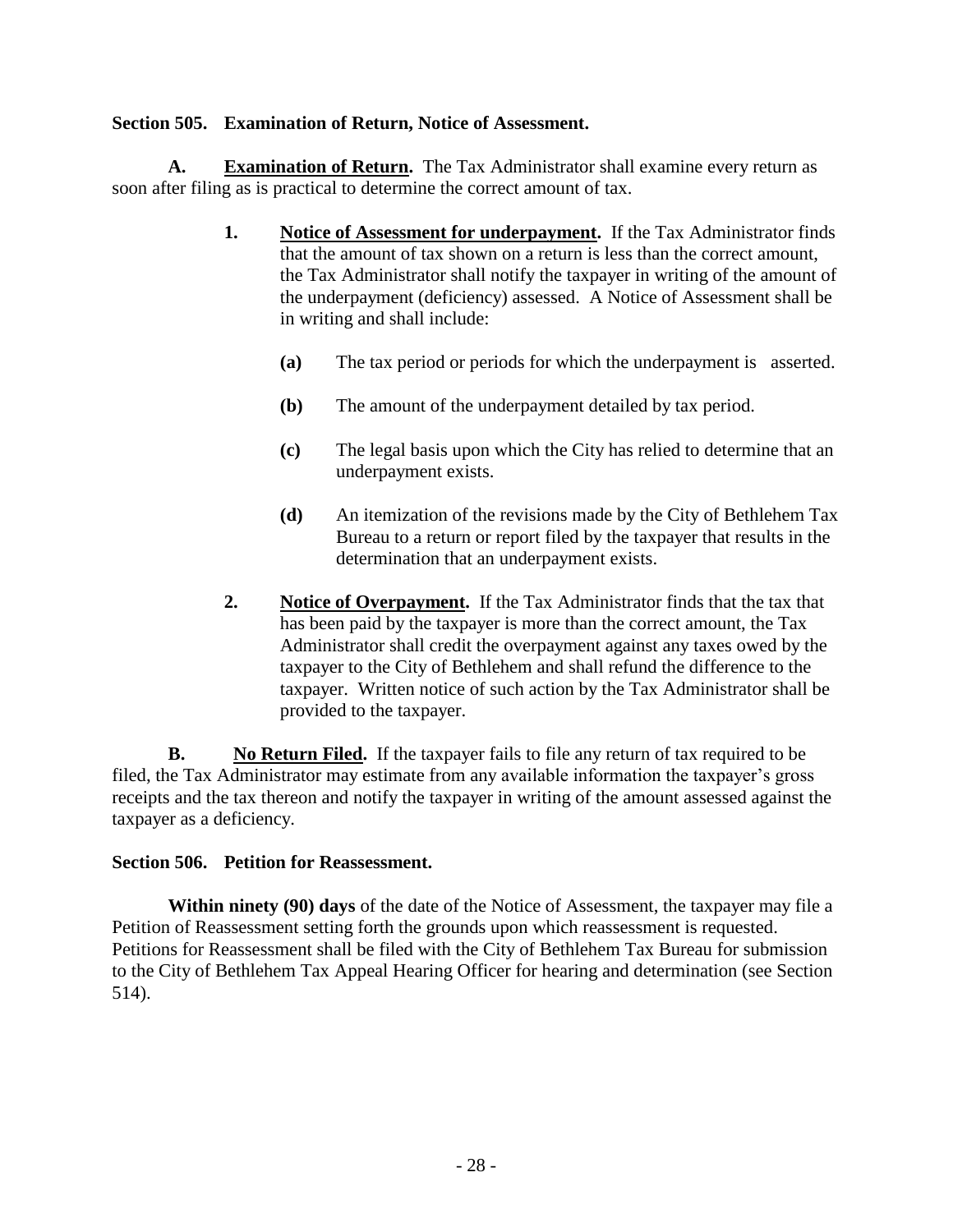# **Section 507. Refund of Overpayments, Interest on Overpayments.**

**A. Taxpayer Request for Refund of Overpayments.** Any taxpayer who has made an overpayment of tax to the City of Bethlehem Tax Bureau may file a written request with the Tax Administrator for a refund or credit. A request for a refund shall be made within three (3) years of the due date for filing the tax return, or one year after actual payment of the tax, whichever is later. If no return or report is required, the request shall be made within three (3) years after the due date for payment of the tax or within one year after actual payment of the tax, whichever is later.

- **1. Overpayment on tax return.** For purposes of this section, a tax return filed by the taxpayer with the City of Bethlehem showing an overpayment of tax shall be deemed to be a written request for a cash refund unless otherwise indicated on the tax return.
- **2. Refund request not a petition for appeal.** A request for refund under this section shall not be considered a petition for appeal to the Tax Appeal Hearing Officer and shall not preclude the taxpayer from submitting a petition for appeal (see Section 514).
- **3. Refund after Notice of Assessment.** For amounts paid as a result of a notice asserting or informing a taxpayer of an underpayment, a written request for refund shall be filed with the City within one year of the date of payment.

**B. Interest on overpayments.** All overpayments of tax due to the City of Bethlehem shall bear simple interest from the date of overpayment until the date of resolution.

- **1. Rate of interest.** Interest on overpayments shall be allowed and paid at the same rate as the Commonwealth is required to pay pursuant to Section 806.1 of the Act of April 9, 1929 (P.L. 343, No. 176), known as the Fiscal Code.
- **2. 75 Days before interest accrues.** No interest shall be allowed if an overpayment is refunded (or applied against any other tax, interest, or penalty due the City of Bethlehem) within seventy-five (75) days after the last prescribed date for filing the tax return or report of liability or within 75 days after the date the tax return or report of liability due is filed, whichever is later.
- **3. No interest on Overpayments of Interest and Penalty.** Overpayments of interest and penalty shall not bear interest.

**C.** Acceptance of refund check. The taxpayer's acceptance of the City's refund check shall not prejudice any right of the taxpayer to claim any additional overpayment and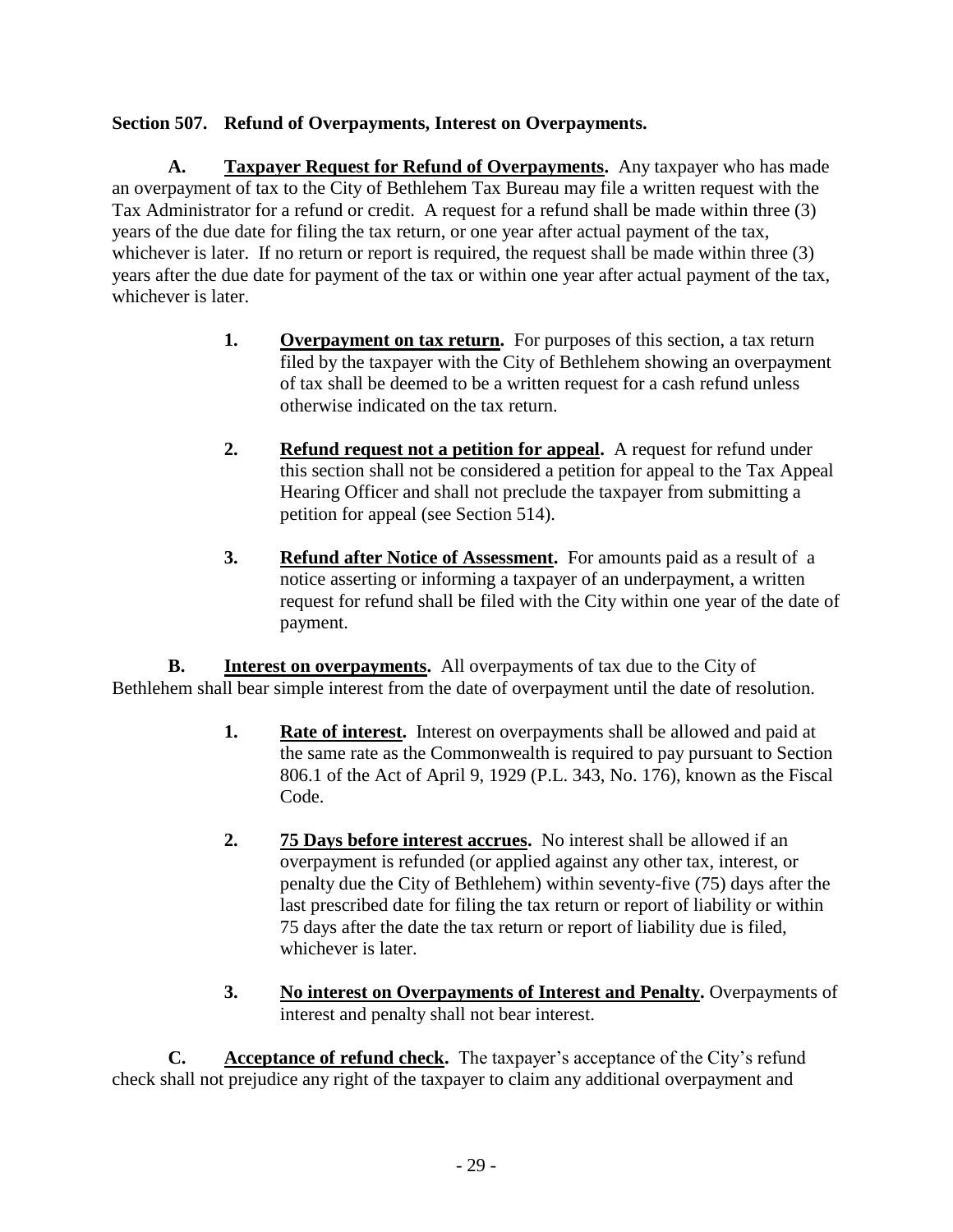interest thereon. Tender of a refund check by the City shall be deemed to be acceptance of the check by the taxpayer.

# **Section 508. Abatement of Certain Interest and Penalty.**

**A. Errors and Delays.** In the case of any underpayment, the Tax Administrator may abate all or any part of interest for any period for the following:

- 1. Any underpayment of tax finally determined to be attributable in whole or in part to any error or delay by the City of Bethlehem Tax Bureau in the performance of a ministerial act; provided, however, that no significant aspect of the error or delay is caused by the taxpayer after the City has contacted the taxpayer in writing with respect to the underpayment of tax finally determined to be due or payable.
- 2. Any payment of tax to the extent that any error or delay in the payment is attributable to an officer, employee or agent of the City of Bethlehem Tax Bureau being erroneous or dilatory in the performance of a ministerial act. The Tax Administrator shall determine what constitutes timely performance of ministerial acts.

**B. Erroneous written advice by the City of Bethlehem Tax Bureau.** The City shall abate any portion of any penalty or excess interest attributable to erroneous advice furnished to the taxpayer in writing by an officer, employee or agent of the City of Bethlehem, acting in their official capacity if:

- 1. The written advice was reasonably relied upon by the taxpayer and was in response to a specific written request of the taxpayer; and
- 2. The portion of the penalty or addition to tax or excess interest did not result from a failure of the taxpayer to provide adequate or accurate information.

# **Section 509. Installment Agreements.**

The Tax Bureau may enter into written agreements with any taxpayer under which the taxpayer is allowed to satisfy liability for any eligible tax in installment payments if the Tax Bureau determines that the agreement will facilitate collection. The following terms and conditions shall apply to installment plans:

**A.** The taxpayer must file an annual tax return for the current tax year and any delinquent tax years to be covered under the installment plan. These annual tax returns must include a copy of the taxpayer's Federal Tax Return and all supporting documentation as verification that all taxable income has been reported. In cases where a Federal Tax Return cannot be produced, the taxpayer must complete a Federal Form 4506 "Request for Copies of Tax Return" naming the City of Bethlehem Tax Bureau as recipient of the requested copy. The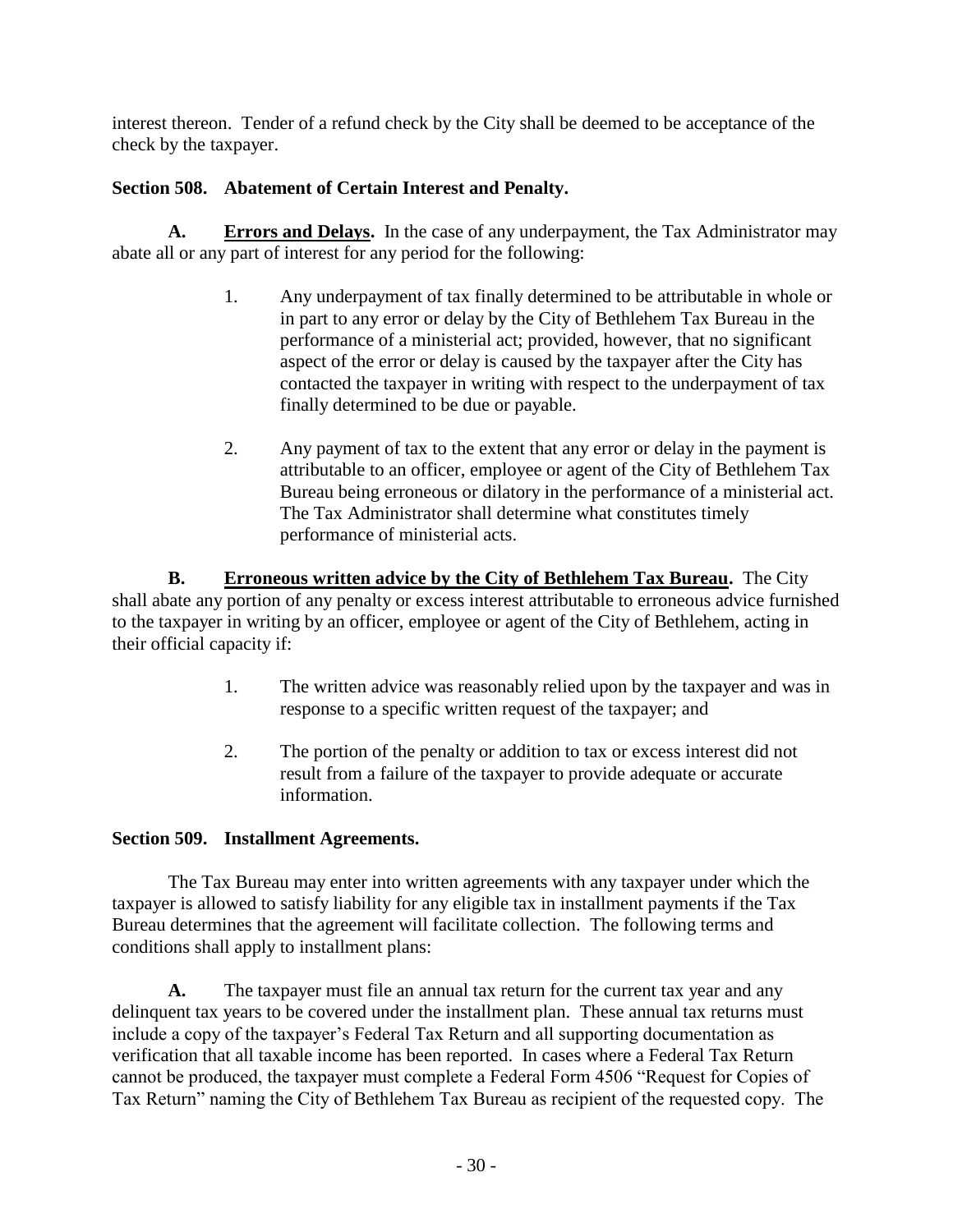costs to procure the Federal Tax Return and related information are the sole responsibility of the taxpayer.

- **B.** Installment plans will not be approved for tax amounts less than \$100.00.
- **C.** Taxpayers will be required to verify that their current year's tax liability has been satisfied to date either by proof of employer withholding or by direct payment from the taxpayer.
- **D.** Installment Plans will be granted only 1 time to any taxpayer.
- **E.** Installment Plans will be revoked and immediate civil action or garnishment of wages for collection of the tax due will be initiated if any of the aforementioned terms and conditions are not met.
- **F.** The Tax Bureau may terminate any prior agreement if:
	- (1) The information the taxpayer provided to the Tax Bureau prior to the date of the agreement was inaccurate or incomplete, or
	- (2) If the Tax Bureau believes that collection of any eligible tax under the Installment Plan is in jeopardy.
- **G.** If the Tax Bureau finds that the financial condition of the taxpayer has significantly changed, the Tax Bureau may alter, modify or terminate the agreement, but only if:
	- (1) Notice of the Tax Bureau's finding is provided to the taxpayer no later than 30 days prior to the date of such action; and
	- (2) The notice contains the reasons why the Tax Bureau believes a change has occurred.
- **H.** The Tax Bureau may alter, modify or terminate an Installment Plan agreement if the taxpayer fails to do any of the following:
	- (1) Pay any installment at the time the installment is due.
	- (2) Pay any other tax liability at the time the liability is due.
	- (3) Provide a financial condition update as requested by the Tax Bureau.
- **I.** Nothing in this subsection shall prevent a taxpayer from pre-paying in whole or in part any eligible tax under any installment agreement with the Tax Bureau.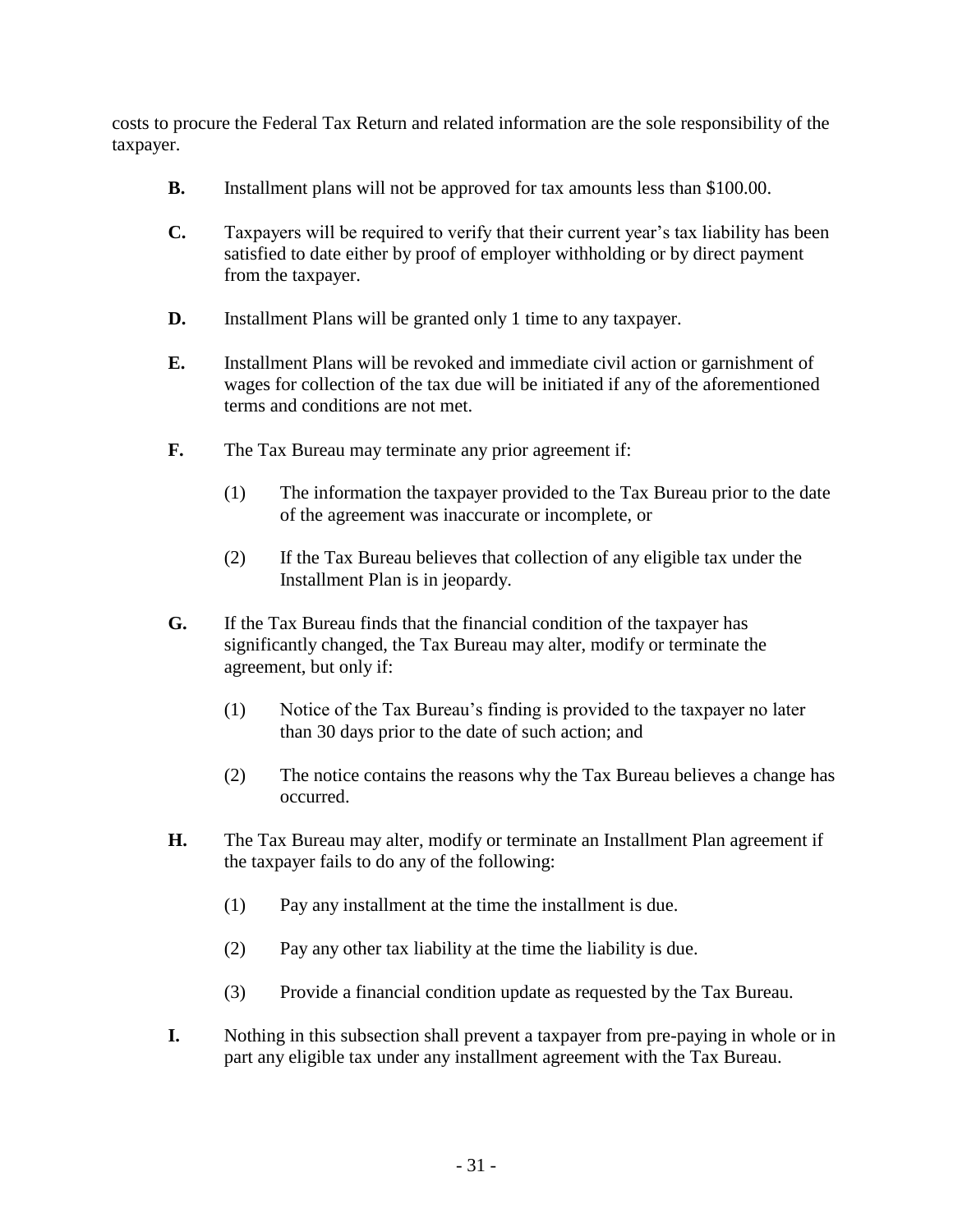# **Section 510. Payment under Protest.**

The Tax Administrator is authorized to accept "payment under protest" of the amount of tax in order to avoid liability for additional penalty, interest and fines. Payments made under protest will be forwarded to the City of Bethlehem Law Bureau for deposit to escrow account.

# **Section 511. Violations and Penalties.**

Failure to comply with the provisions of the City of Bethlehem Codified Ordinance, Article 341 (Business Privilege and Mercantile Tax Ordinance) may result in both civil and criminal sanctions, including:

**A. Administrative Penalty and Interest.** If a person fails to pay the tax when due, a penalty of ten percent (10 %) of the tax due and unpaid shall be added thereto plus additional penalty of one percent (1%) per month for each month the tax, or part of the tax, remains unpaid.

**B. Revocation of License.** The Business Privilege and Mercantile Tax License of any person or business entity who fails to file any declaration of estimated tax or any tax return required under Article 341 of the Codified Ordinances of the City of Bethlehem, or who files a false declaration of estimated tax or a false tax return, may, after notice and hearing, be revoked.

**C. Issuance of Non-Traffic Citation.** The Tax Administrator may file a Non-Traffic Citation against any taxpayer who violates any provision of Article 341 of the Codified Ordinances of the City of Bethlehem. Each twenty-four (24) hour period during which such violation continues shall be considered a separate and distinct offense punishable as outlined in the Business Privilege and Mercantile Tax Ordinance. Such violations include, but are not limited to:

- **1.** Failure to obtain a Business Privilege and Mercantile Tax License.
- **2.** Failure to make and file a required report or return.
- **3.** Failure to remit any tax due.
- **4.** Knowingly making false or fraudulent report or return.

# **Section 512. Confidential Nature of Tax Information.**

Any information gained by the Tax Bureau as a result of any audit, return, report, investigation, hearing or verification shall be confidential tax information. It shall be unlawful, except for official purposes or as provided by law, for the Tax Bureau to:

**A.** Divulge or make known in any manner confidential information gained in any return investigation, hearing or verification to any person.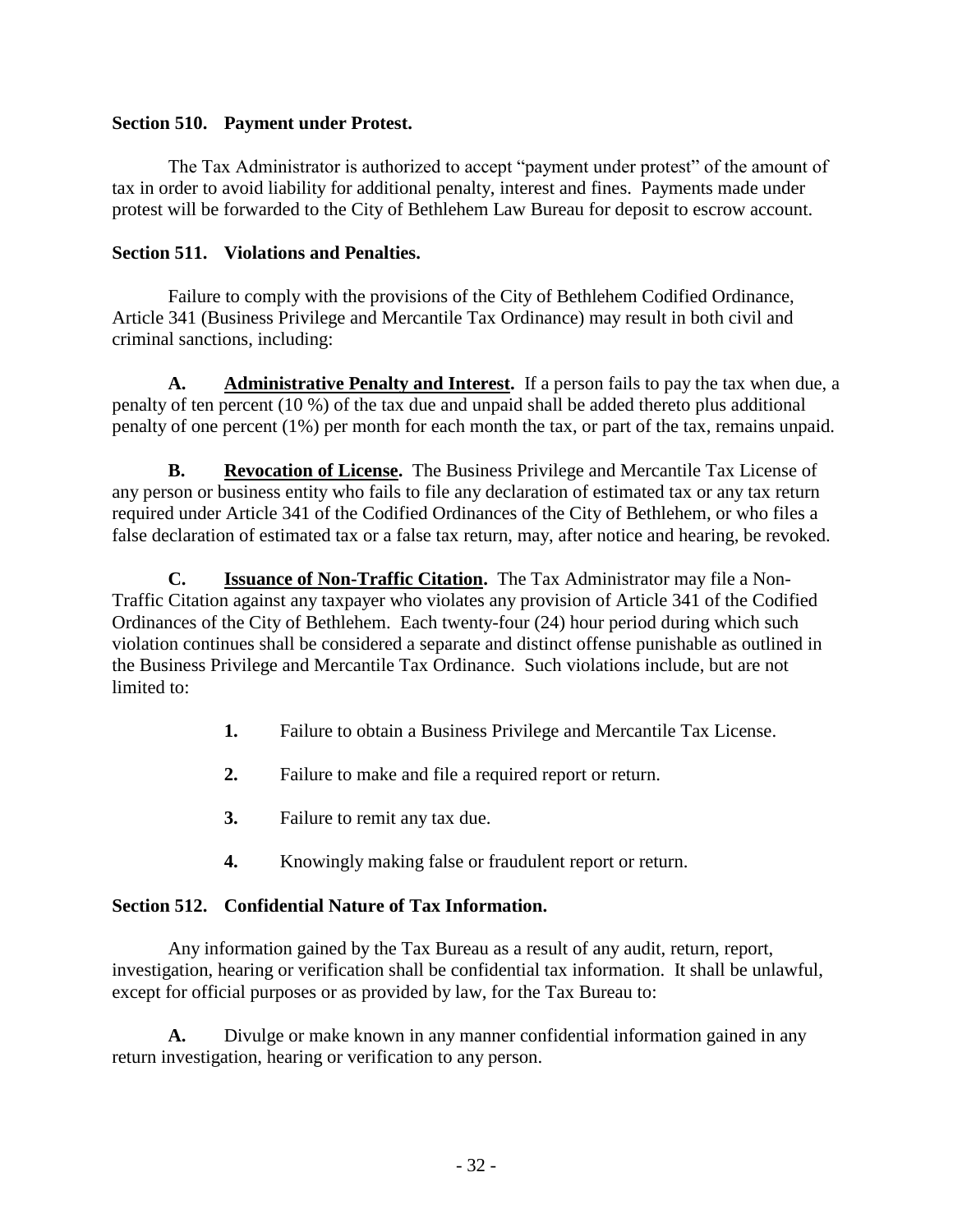**B.** Permit confidential tax information or any book containing any abstract or particulars thereof to be seen or examined by any person.

**C.** Print, publish or make known in any manner any confidential tax information.

# **Section 513. Dishonored Checks.**

A \$20.00 charge will be levied each time a check is returned from the bank unpaid. Checks issued in violation of the Pennsylvania Crimes Code will be referred to appropriate authorities for possible criminal prosecution.

# **Section 514. Administrative Appeals.**

**A.** The City of Bethlehem Tax Bureau encourages any taxpayer or employer desiring a specific ruling concerning the applicable Ordinances, Resolutions or these Rules and Regulations to submit all pertinent facts in writing to the Tax Administrator who shall issue a written ruling.

**B.** The City of Bethlehem Tax Bureau has established an administrative process to receive and make determinations on petitions from taxpayers relating to the assessment, determination and refund of eligible taxes as required by Act 50 of 1998. The Hearing Officer shall rule on all petitions submitted based on the regulations set forth governing the practice and procedures of the Administrative Appeal Process.

**C.** Any taxpayer who is aggrieved by an assessment or determination of delinquency of any of the eligible taxes has 90 days from the date of the assessment or determination notice to file a petition for reassessment or re-determination with the Hearing Officer.

**D.** The petition shall be double-spaced and typed or legibly handwritten on plain paper. The petition should contain a brief summary of the action and the "legal basis" that precipitated the filing for reassessment or re-determination, along with any pertinent information (copies of tax returns, supporting information, tax schedules, expense records, etc.).

**E.** The petition shall be mailed via First Class Mail, or delivered in person to the Hearing Officer c/o the City of Bethlehem Tax Bureau. Hand delivered petitions will be receipted by the Tax Bureau and will be considered filed as of the date receipted. Petitions received by mail will be considered filed as of the date of the United States Postal Service postmark stamped on the envelope.

**F.** Petitions will be photocopied by the Tax Bureau and immediately forwarded to the Hearing Officer. Within 10 days of the petition filing date, the Tax Bureau will submit its position and all relevant facts pertaining to the action that precipitated the petition to the Hearing Officer.

**G.** Within 60 days of the petition's filing date a "Final Decision" must be issued by the Hearing Officer. Failure to issue a "Final Decision" within 60 days will result in the petition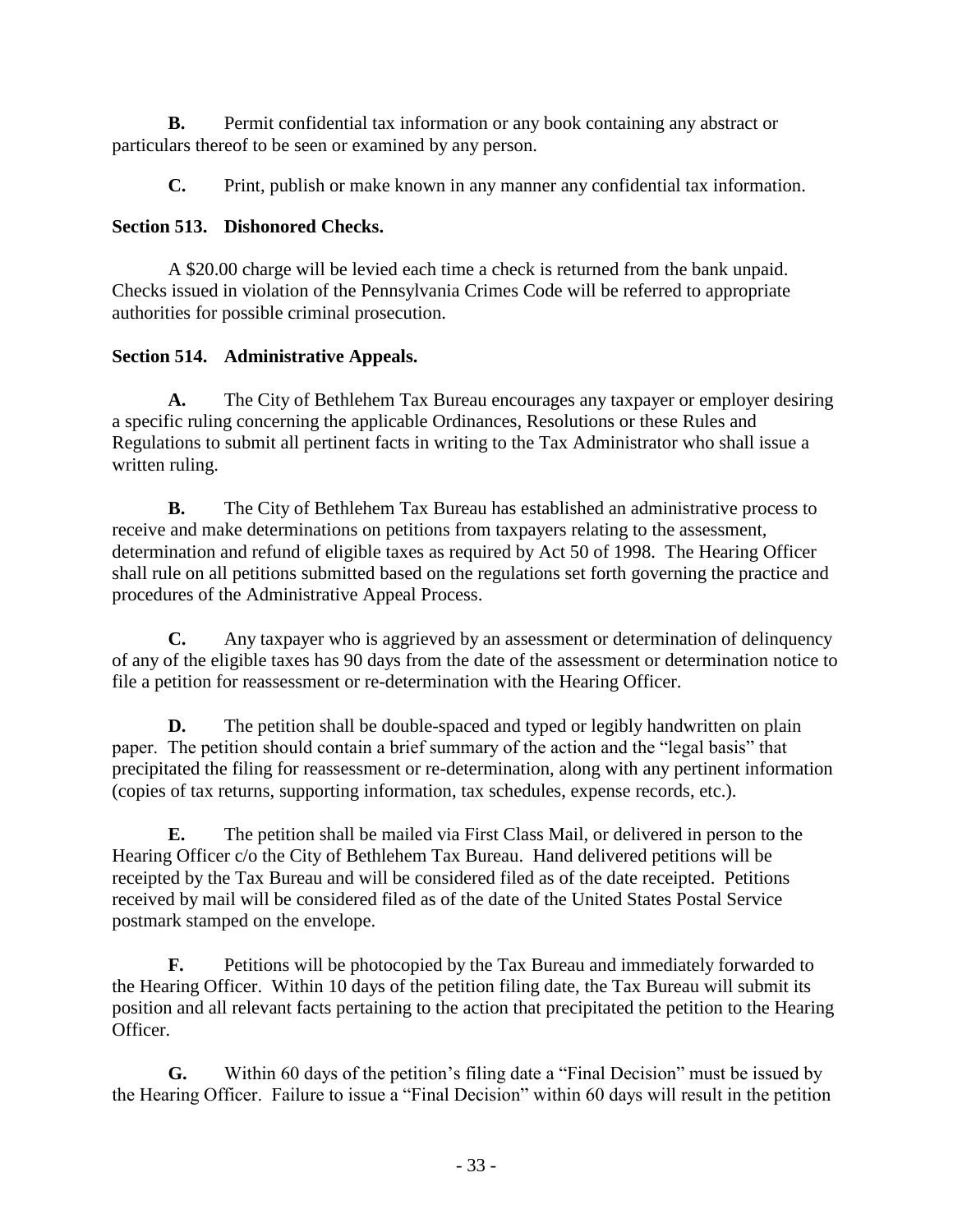being deemed approved.

### **Section 515. Judicial Appeal.**

Any person aggrieved by a decision of the Hearing Officer, who has a direct interest in the decision shall have the right to appeal to the Court of Common Pleas of Northampton County.

### **Section 516. Construction.**

If any sentence, clause, or section or part of these regulations is, for any reason, found to be unconstitutional, illegal, or invalid, such unconstitutionality, illegality, or invalidity shall not affect or impair any of the remaining provisions, sentences, clauses, or sections or parts of these regulations. These regulations would have been adopted had such unconstitutional, illegal or invalid sentence, clause, section or part thereof not been included herein.

### **END**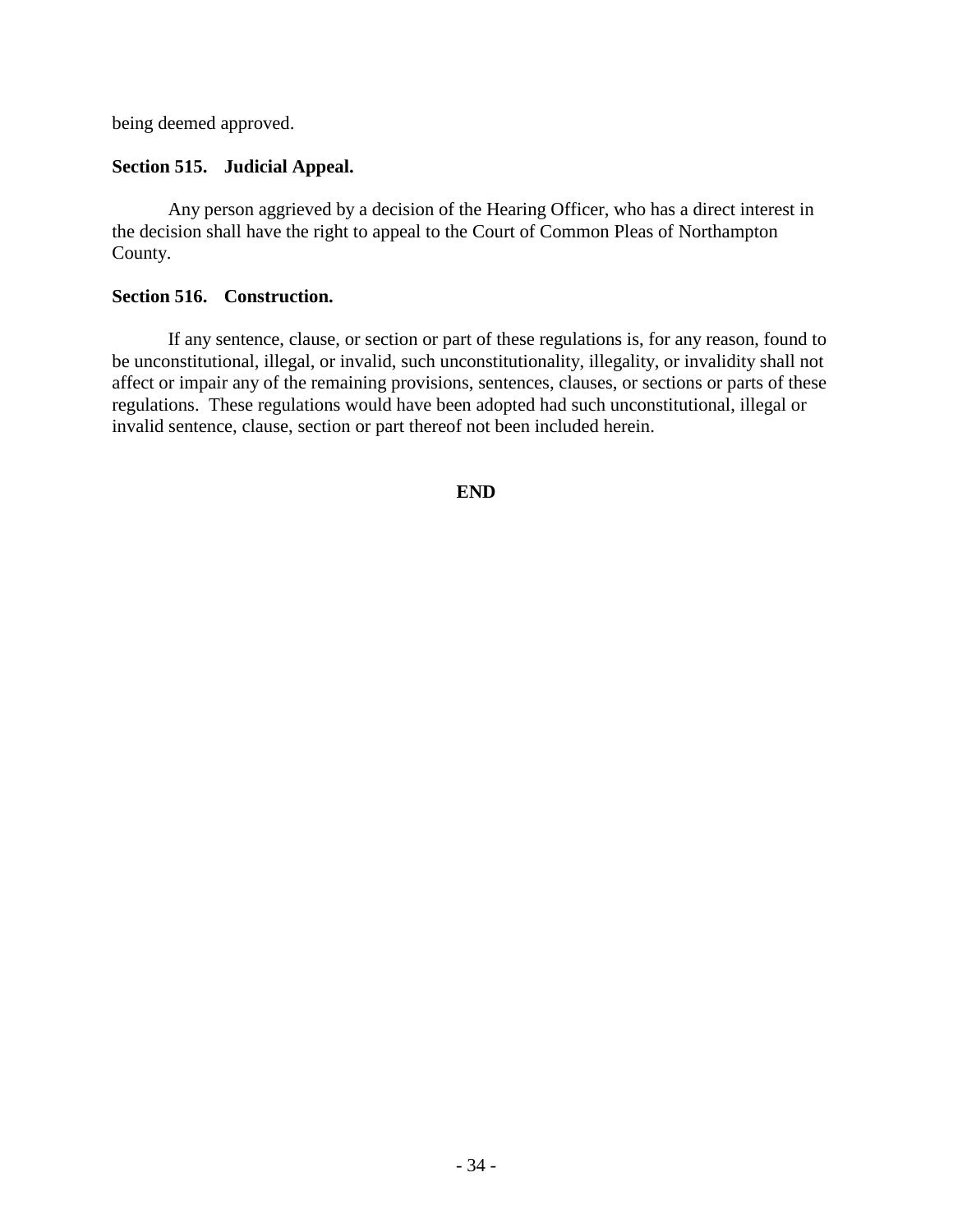# **ADDENDUM "A"**